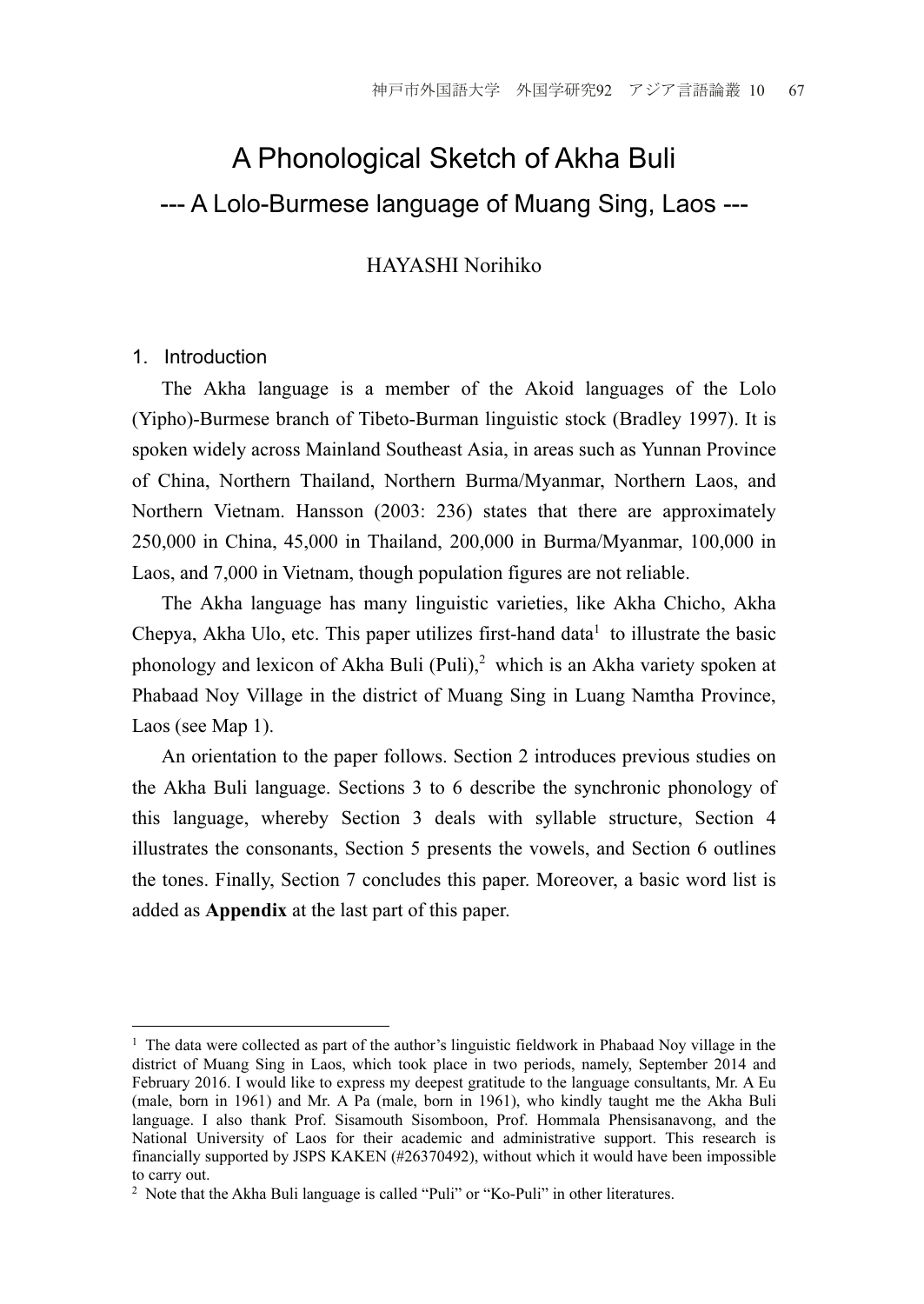

Map 1: Muang Sing Center and Phabaad Noy Village<sup>3</sup>

## 2. Previous Studies on the Akha Buli Language

Akha is a relatively well-known language within the Lolo-Burmese branch and is one of the best described languages in Southeast Asian linguistics (Katsura 1966, Lewis 1968, Hansson 1989, Hansson 2003, Lewis 2008, and many others).<sup>4</sup> Katsura (1966) describes the phonology of an Akha variety in Thailand. Lewis (1968) provides a detailed dictionary on Akha (Puli) in Burma/Myanmar. Hansson (1989) makes a comparison among Akha varieties in Thailand and China. Hansson (2003) outlines the linguistic features of Akha, while Lewis (2008) is a more comprehensive dictionary of Akha dialects. There are, however, very few studies that describe Akha varieties in Laos.

 Kingsada and Shintani (1999) and Kato (2008) are considered to represent breakthrough research in the minority linguistics of Laos. Both of them present basic lexicons of some Akha varieties. However, with regard to Akha Buli in Laos, Kingsada and Shintani (1999) has been the only work to present the phonology and basic lexicons.<sup>5</sup>

<sup>1</sup>  $3$  The right hand side of Map 1 represents the district of Muang Sing, which is cited from the local tourist map created by Wolfgang Korn and German Development Service.

<sup>&</sup>lt;sup>4</sup> For more inclusive linguistic references on Akha, see Glottolog web page http://glottolog.org/resource/languoid/id/akha1245 (accessed on June 13th, 2016).

<sup>&</sup>lt;sup>5</sup> With regard to Akha Buli (Puli) in Burma/Myanmar, Lewis (1968) is the only dictionary, though he states that the lexical data compiled in it may differ from Thailand. Nevertheless, Akha Buli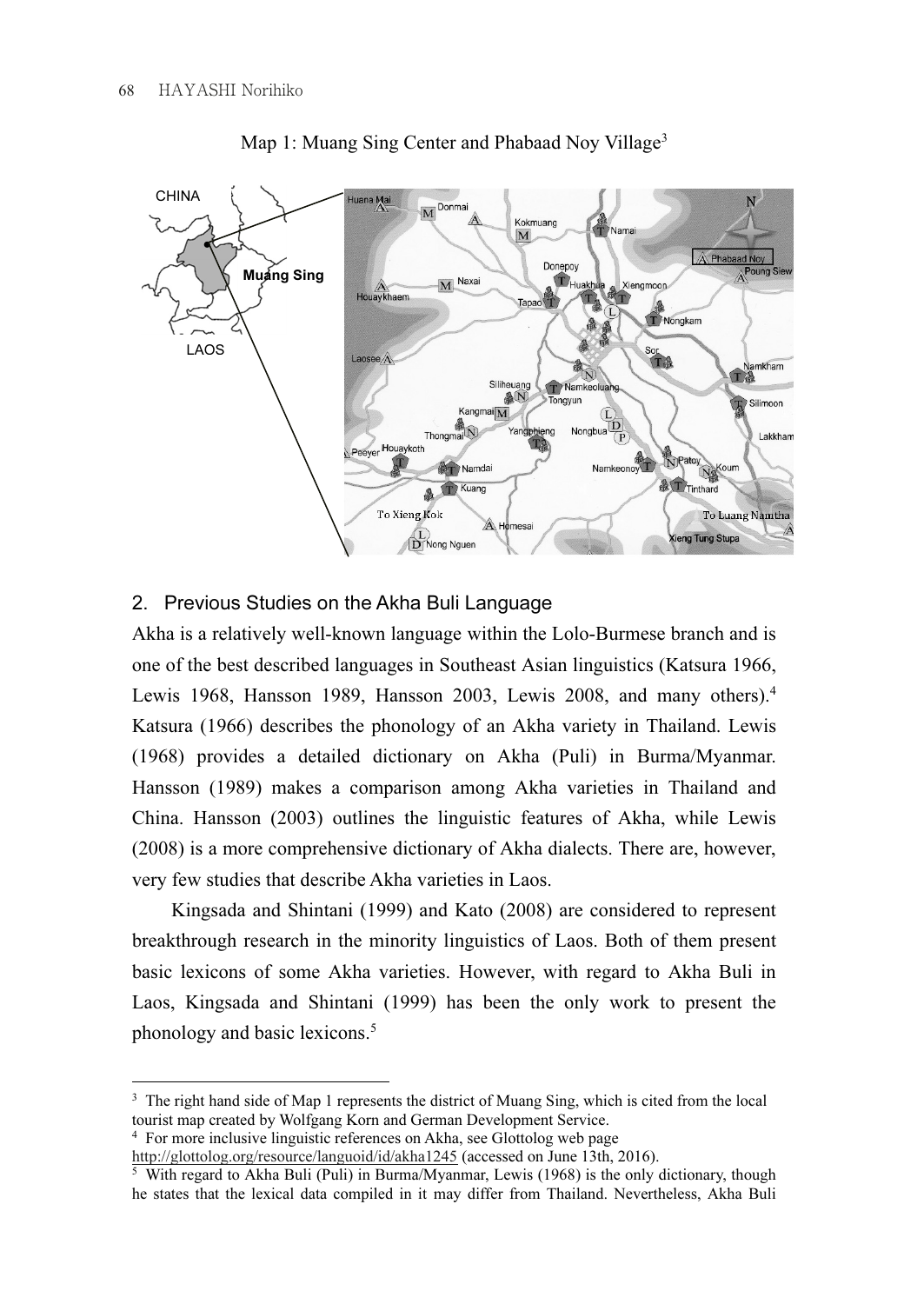Kingsada and Shintani (1999) describe another Akha Buli variety ("the Ko-Puli language") spoken in the district of Bun Tay in Phongsaly Province, whose phonology differs from that of Akha Buli in this paper. Nevertheless, their analysis needs further investigation because there is too little phonological explanation and linguistic information.

#### 3. Syllable Structure

The syllable structure can be described as C1(M)VC2/T. C1 represents the onset, M the medial, V the vowel, C2 the coda, and T the tone. Akha Buli words are basically open syllable, though some closed syllables can be found with the nasal coda (See 4.1.3).

 The syllabic nasal presents an exception to the above syllable structure, as will be discussed later (See 4.1.3).

#### 4. Consonants

The consonants of Akha Buli<sup>6</sup> can be summarized in the following chart. All of them are placed in the onset slot, with only the nasals occurring in the coda slot.

| p b | t d      |             | k g         |
|-----|----------|-------------|-------------|
| ph  | th       |             | kh          |
|     | dz<br>ts | te dz       |             |
|     | tsh      | tch         |             |
| m   | n        | ŋ           | ŋ           |
|     | S        | $\mathbf c$ | $\mathbf X$ |
|     | Z        | 1           | Y           |
|     | 1        |             |             |

## 4.1 Consonantal Inventories

#### 4.1.1 Stops/Plosives

1

There is a three-way contrast between voiced unaspirated, voiceless unaspirated,

dialects may be mutually intelligible in different countries.

<sup>6</sup> The consonantal inventories of the Ko-Puli language described in Kingsada and Shintani (1999: 232) are as follows:

<sup>/</sup>p, ph, b, m; pj, phj, bj, mj; t, th, d, n, s, z, l; ts, tsh, dz, c, ch, ɟ, ɲ, ʃ, j; k, kh, g, ŋ, x, ɣ; ˀ, h/

Lewis (1968: viii-x) recognizes that aspirated and unaspirated obstruents are in complementary distribution, such as: /p/ is articulated as [p] before laryngealized vowels (corresponding to "creaky vowels" in this paper) and as  $[p^h]$  before plain ones.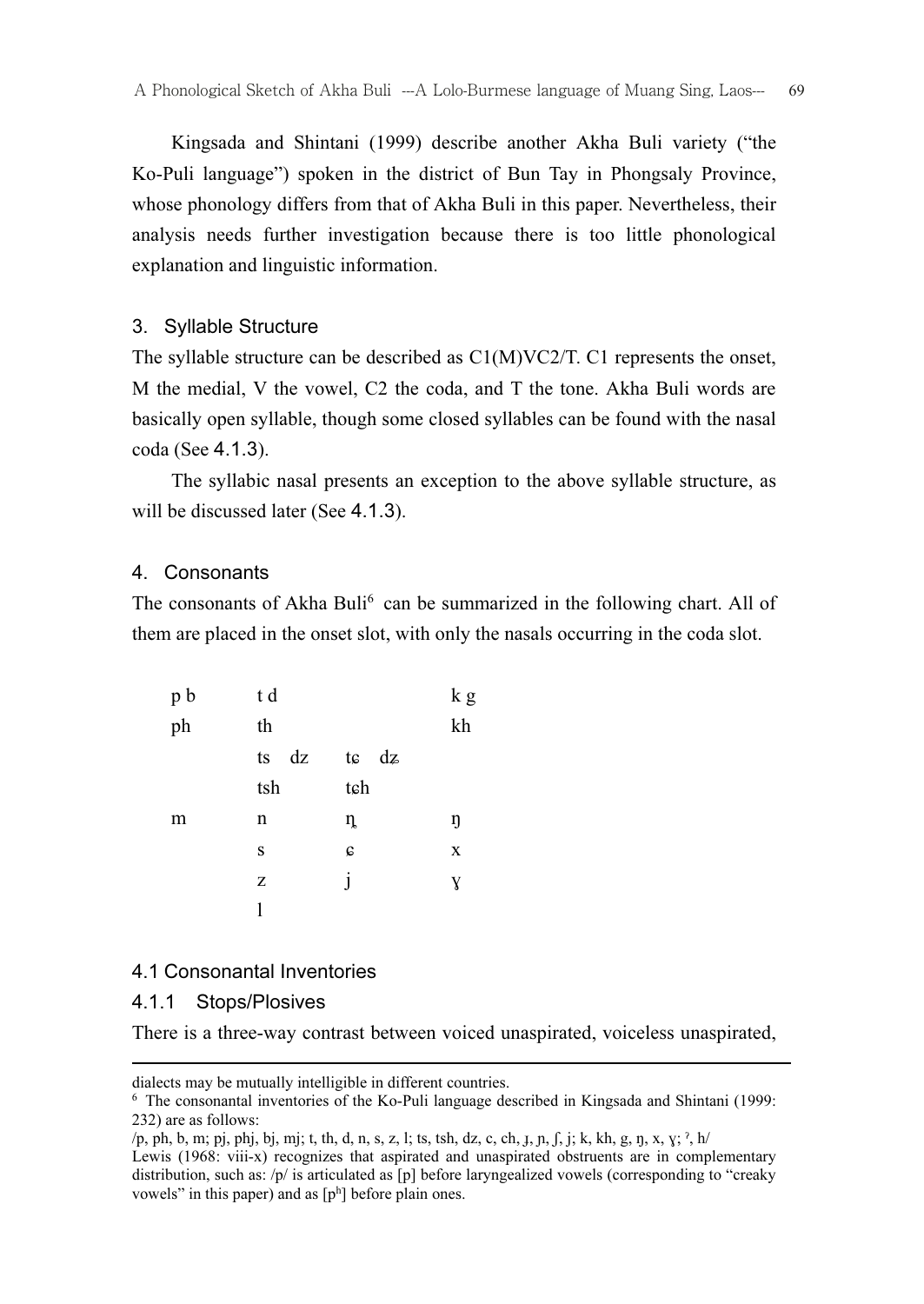and voiceless aspirated stops. Creaky vowels occur only after unaspirated stops.

 Three points of articulation can be found: bilabial, alveolar, and velar. Velar consonants are generally followed by back vowels.<sup>7,8</sup> The examples are illustrated below. Note that each example shows the phonemic notation  $(1/2)$ , phonetic articulation ([ ]), gloss (' '), and the example number in the Appendix (#), as presented throughout this paper.

- $/$ p $/$ [p]:  $/$ do21xa21t $\epsilon$ a $33$ p $\epsilon$  $33/$ [do21x $\epsilon$ 21 $\epsilon$  $\epsilon$ e $33$ p $\epsilon$  $33$ ] 'phlegm' (#9),  $/$ a55pa $\epsilon$ 21 $/$  $\lceil \frac{e55pe}{21} \rceil$  'leaf' (#213),  $\frac{1}{p}$  (po 33) 'to climb' (#479)
- /ph/ [pʰ]: /a55jɛ̯33 phɛ33la55/ [ɐ55jɛ̯33 pʰɛ33lɐ55] 'to bloom' (#220),  $\frac{1}{2}$  /xa21pha21/ [xe21p<sup>h</sup>e21] 'frog' (#200), /pho21tchø55/ [p<sup>h</sup>o21tchø55] 'sugarcane' (#247)
- /b/ [b]: /bɛ̰33la̰33/ [bɛ̰33lɐ̰33] 'to smell' (#56), /jɔ33ba̰33/ [ʝɔ33bɐ̰33] 'white' (#407), /a33bɔ33/ [ɐ33bɔ33] 'tree' (#212)
- /t/ [t]: /jɔ33tɛ21/ [jɔ33tɛ21] 'few' (#95), /a21ta33/ [ɐ21tɐ33] 'above' (#462),  $/$ phɛ55tɔ̯21/ [phɛ55tɔ̯21] 'button' (#276)
- $/\text{th}/[\text{t}^{\text{h}}]$ : /phi21th $\epsilon$ 21/ [phi21th $\epsilon$ 21] 'to close' (#133), /o33tha21/ [o33the21] 'to put' (#61), /m21t $\epsilon$ i33tho33/ [m21t͡ $\epsilon$ i33t<sup>h</sup>o33] 'evening' (#458)
- /d/ [d]: /ma55dɛ̰33/ [mɐ55dɛ̰33] 'pumpkin' (#233), /a21da̰33/ [ɐ21dɐ̰33] 'father'  $(\#330)$ ,  $\frac{\text{d}^{21}}{\text{d}^{21}}$  (do 21] 'to wait for'  $(\#362)$
- /k/ [k]: /u21ka̰33/ [u21kɐ̰33] 'comb' (#13), /kɔ̰21/ [kɔ̰21] 'to bite' (#59), /bø21kṵ33/ [bø21kṵ33] 'turtle' (#202)
- /kh/ [kʰ]: /kha33/ [kʰɐ33] 'to plant' (#249), /jɤ33khɔ55/ [jɤ33kʰɔ55] 'quick, fast'  $(\#436)$ , /khu55/ [khu55] 'to call' (#297)
- $\frac{g}{g}$  [g]:  $\frac{g}{33}$ dza21/ [ge $\frac{33}{\sqrt{2}}$ e21] 'story' (#308),  $\frac{g}{221}$ jø21/ [go $\frac{21}{\sqrt{g}}$ 21] 'stick' (#155), /ɕa21gṵ21/ [ɕɐ21ɡṵ21] 'tendon' (#51)

# 4.1.2 Affricates

Affricates in this language also have a three-way contrast: voiced unaspirated, voiceless unaspirated, and voiceless aspirated stops. The voiceless aspirated stops do not occur before creaky vowels but before plain ones. From the viewpoint of point of articulation, there are two-way contrasts between alveolars and

 $7$  The distinctions between front and back vowels will be mentioned in Section 5.1 and 5.2.

 $8$  /k/ and /g/ are followed only by back vowels in my fieldnotes, but there is one example of /kh/ with a front vowel, /dɔ21khe21khe21/ 'to defecate' (#41).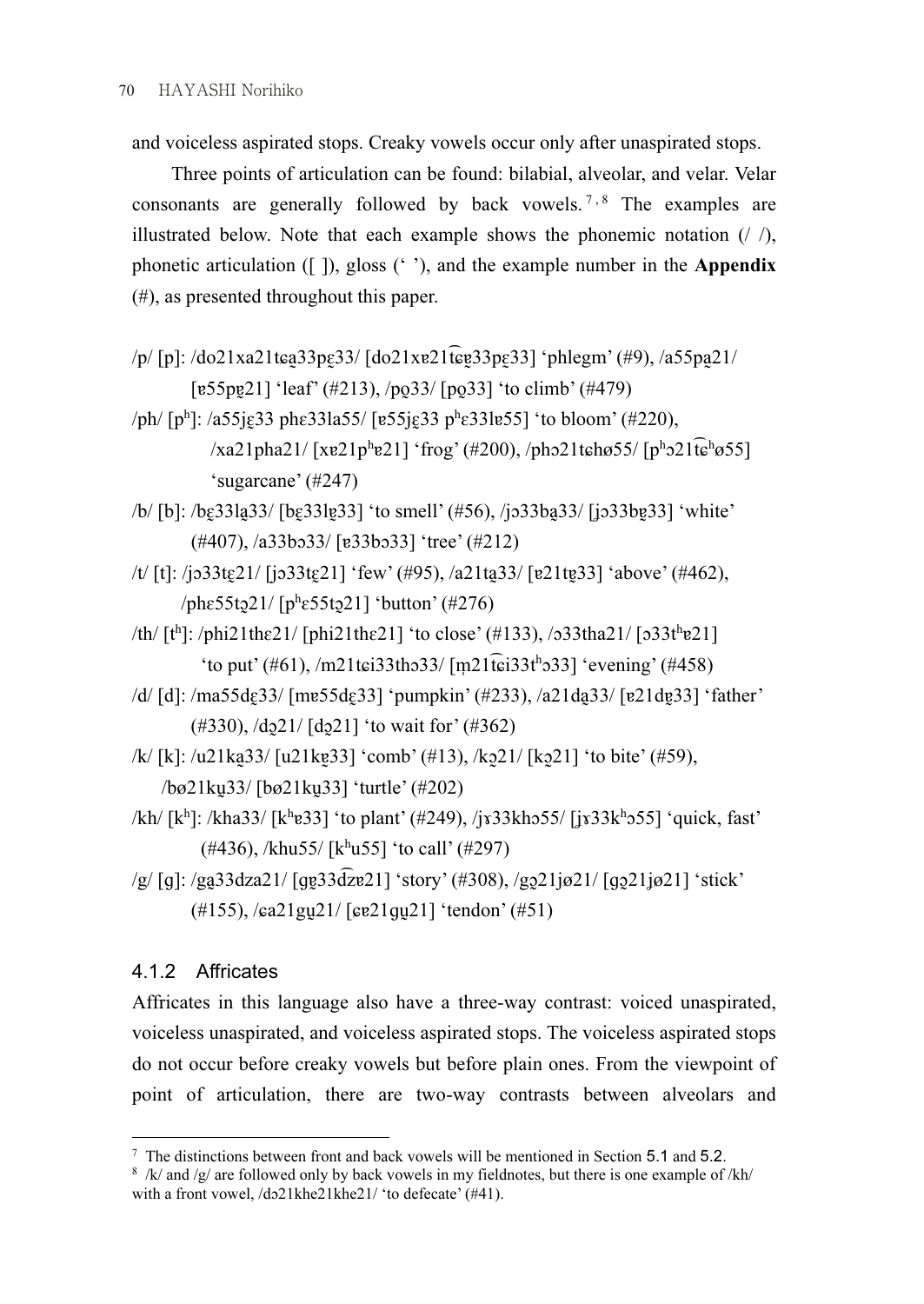alveopalatals. The examples are shown below.

```
/ts/ [t͡s]: /a̰21khɯ21tsɛ̰21/ [a̰21khɯ21tsɛ̰21] 'to bark' (#180), /tsa̰21dɤ̰21ta̰33/ 
            [f\hat{s}v21dr21tv33]'salty' (#383), /la21t\sin(21/\text{[Fe21\,}t\sin(21/\text{[Fe21\,}t\sin(21/\text{[Fe21,}t\sin(21/\text{[Fe21,}t\sin(21/\text{[Fe21,}t\sin(21/\text{[Fe21,}t\sin(21/\text{[Fe21,}t\sin(21/\text{[Fe21,}t\sin(21/\text{[Fe21,}t\sin(21/\text{[Fe21,}t\sin(21/\text{[Fe21,}t\sin(21/\text{[Fe21,}\frac{1}{16h}[t͡sh]: /tshɛ55/ [t͡shɛ55] 'ten' (#82), /tshɔ55xa21/ [t͡shɔ55xɐ21] 'human'
                 (#350), /jɤ33tshu55/ [ʝɤ33t͡sh
u55] 'fat' (#439) 
\frac{dz}{dz} [d͡z]: \frac{dz}{33d155} [d͡zɛ33di55] 'to throw' (#64), \frac{dz}{dz} [d͡zɐ21] 'to eat' (#57),
                \frac{d}{d}zo21dzm33/\frac{d}{d}zo21d\frac{d}{d}zm33]
/tɕ/ [t͡ɕ]: /m21tɕi21/ [m21tɕi21] 'night', /tɕa21xm55/ [t͡ɕɐ21m̥
͡m55] 'hair' (#1) 
/tch/[\hat{t}e^h]: /ma21tch\epsilon33/ [me21\hat{t}e^h\epsilon33] 'dull' (#401), /pho21tch\epsilon55/
                   [p^h21\widehat{t}e^hø55] 'sugarcane' (#247), /t\widehat{t}e^ha55/[\widehat{t}e^he55] 'song' (#310)
\frac{dz}{[dz]}: \frac{dz}{a}55tcho33/\frac{d}{dz}e55tc<sup>h</sup>o33] 'to seek' (#54), \frac{dz}{a}21dz\frac{z}{21}[\etae21d\overline{z}s21d\overline{z}s21] 'to fish with a rod' (#203), /d\overline{z}o21/[\overline{dz}o21]
                 'waist' (#36)
```
# 4.1.3 Nasals

In the onset slot, four voiced nasals can be found:  $/m/$ ,  $/n/$ ,  $/n/$ , and  $/n/$ . The examples with nasal onsets are illustrated below.

- /m/ [m]: /mi55tsha21/ [mi55t͡sʰɐ21] 'earth, soil' (#114), /ma55dɛ̯33/ [mɐ55dɛ̯33] 'pumpkin' (#233), /mo33ne33/ [mo33ne33] 'cattle' (#182)
- /n/ [n]: /nḛ21/ [nḛ21] 'god, spirit' (#357), /la̰21nø55/ [lɐ̰21nø55] 'finger' (#32), /nɔ55/ [nɔ55] 'second person singular' (#483)
- $/\eta$  [n]:  $\alpha$ 21ni55/ [ɐ21ni55] 'younger brother/sister' (#338, #340),  $/\eta$ ø21ta<sup>21/</sup> [ $\frac{1}{10}$ [nø21tɐ21] 'to love' (#367), /a21no21/ [ɐ21no21] 'buffalo' (#170)
- $\ln$  [n]:  $\ln 21$  [ne21] 'to speak' (#294),  $\ln 255$  [ne55] 'first person singular'  $(\#482)$ ,  $/n555dx21ma21/ [n555dx21me21]$  'first person plural (inclusive)' (#485)

Most of the Akha Buli words are open syllable, but some are closed syllable with nasal coda. /-m/, /-n/, and /-ŋ/ are available in the coda slot, though the former two are found in only few words. The words with /n/-coda are loanwords from Lao.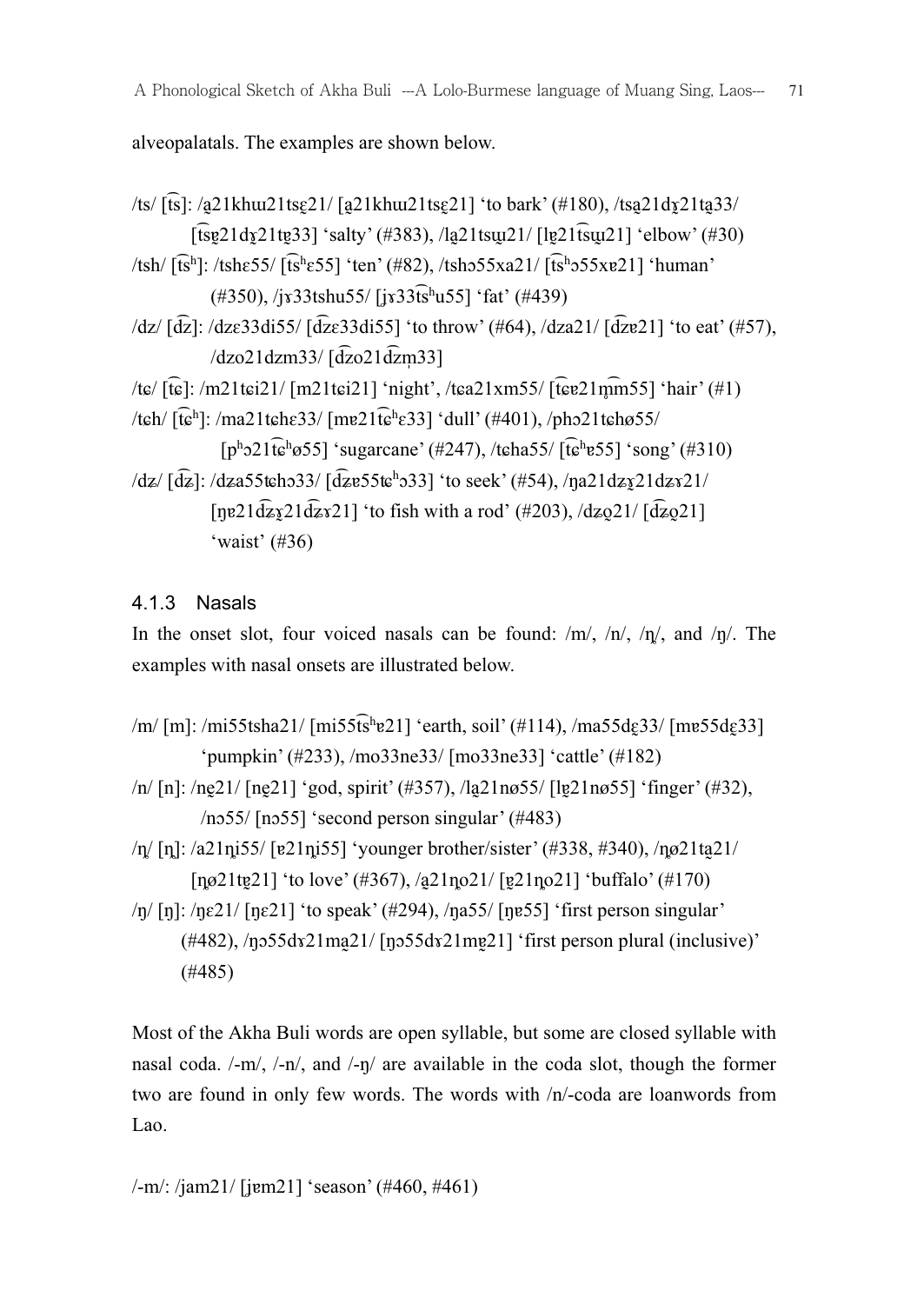- /-n/: /tshɛ55mɯn55/ [t͡sʰɛ55mɯn55 ~ t͡sʰɛ55m $\tilde{u}$ 55] 'one hundred thousand'  $(**L**.)$  (#92)
- /-ŋ/: /phxŋ33/ [pʰəŋ33]<sup>9</sup> 'to open' (#132), /jɔ33lɔŋ55/ [jɔ33lɔŋ55] 'hot' (#375), /bjen21tɛan33/ [b<sup>j</sup>en21t͡ɛɐn33] 'Vientiane (the capital city of Laos)' (< L.) (#499, #500)

Another point to be made on nasals concerns syllabic /m/. /m/ can stand at the nucleus of a syllable and can have consonantal onsets in some cases.<sup>10</sup> so that it might better be analyzed as a rhyme rather than as an onset/consonant.<sup>11</sup>

 $(1)$  /m21dm21/ [m21dm21] 'clouds' (#99), /sm55/ [sm55] 'three' (#75), /nm21ci21/ [nm21ci21] 'sesame' (#237), /tca21xm55/ [t͡cɐ21m͡m55] 'hair' (#1)

## 4.1.4 Fricatives

There are six fricatives in this language:  $\frac{s}{\sqrt{s}}$ ,  $\frac{s}{\sqrt{s}}$ ,  $\frac{s}{\sqrt{s}}$ ,  $\frac{s}{\sqrt{s}}$ ,  $\frac{s}{\sqrt{s}}$ , and  $\frac{s}{\sqrt{s}}$ . From the viewpoint of point of articulation, there is a three-way contrast: alveolar, alveopalatal, and velar. Most of the fricatives can be followed by both front and back vowels, whereas /z/ allows only back ones. The examples are given below.

- /s/ [s]: /sɛ21nɔ̰33/ [sɛ21nɔ̰33] 'shoes' (#277), /jɤ21sa55/ [ʝɤ21sɐ55] 'smooth' (#397), /mɔ21sɤ55/ [mɔ21sɤ55] 'pot' (#263)
- /z/ [z]: /za21gu21/ [zɐ21ɡu21] 'young of age' (#442), /xɔ33zɤ33/ [xɔ33zɤ33] 'pillar' (#134)
- /ɕ/ [ɕ]: /ɕɛ55mɔ55/ [ɕɛ55mɔ55] 'louse' (#325), /ɕa21jø21/ [ɕɐ21ʝø21] 'bone'  $(\#3)$ , /kha55 $\frac{\#21}{k^{h}}$ e55 $\frac{\#21}{k^{h}}$  'sand'  $(\#116)$
- /j/ [z~j]: /m21jɛ55/ [m21jɛ55] 'rain (n.)' (#106), /thi21ja55/ [tʰi21jɐ55] 'one hundred' (#87),  $\frac{1}{8}$  ( $\frac{1}{8}$ 33gɔ55/ [ix33gɔ55] 'tall, high' (#387)
- /x/ [x~x<sup>h</sup>]: /mε21xε55xε55/ [mε21x<sup>h</sup>ε55x<sup>h</sup>ε55] 'to use' (#364), /xa21la21/

[xɐ21lɐ21] 'tiger' (#159), /xɤ33dzɛ21/ [xɤ33d͡zɛ21]'this' (#489),

/ɣ/ [ɣ]: /ɣø21/ [ɣø21] 'nine' (#81), /ɣa21ma33/ [ɣɐ21mɐ33] 'to win' (#312), /ɣɤ33le21/ [ɣɤ33le21] 'to pull' (#63)

<sup>1</sup> <sup>9</sup> The vowel /-*x*/ can be articulated as [ə] when it is connected with /ŋ/ coda.

<sup>&</sup>lt;sup>10</sup> In my fieldnotes, syllabic  $\text{/-m/ occurs after /d-, g- dz- n-, \eta-, s-, \varepsilon-, x-, l-}.$ 

<sup>&</sup>lt;sup>11</sup> Lewis (1968) and Hansson (2003) recognize the syllabic  $/m/a$  as a vowel in the phonological inventories.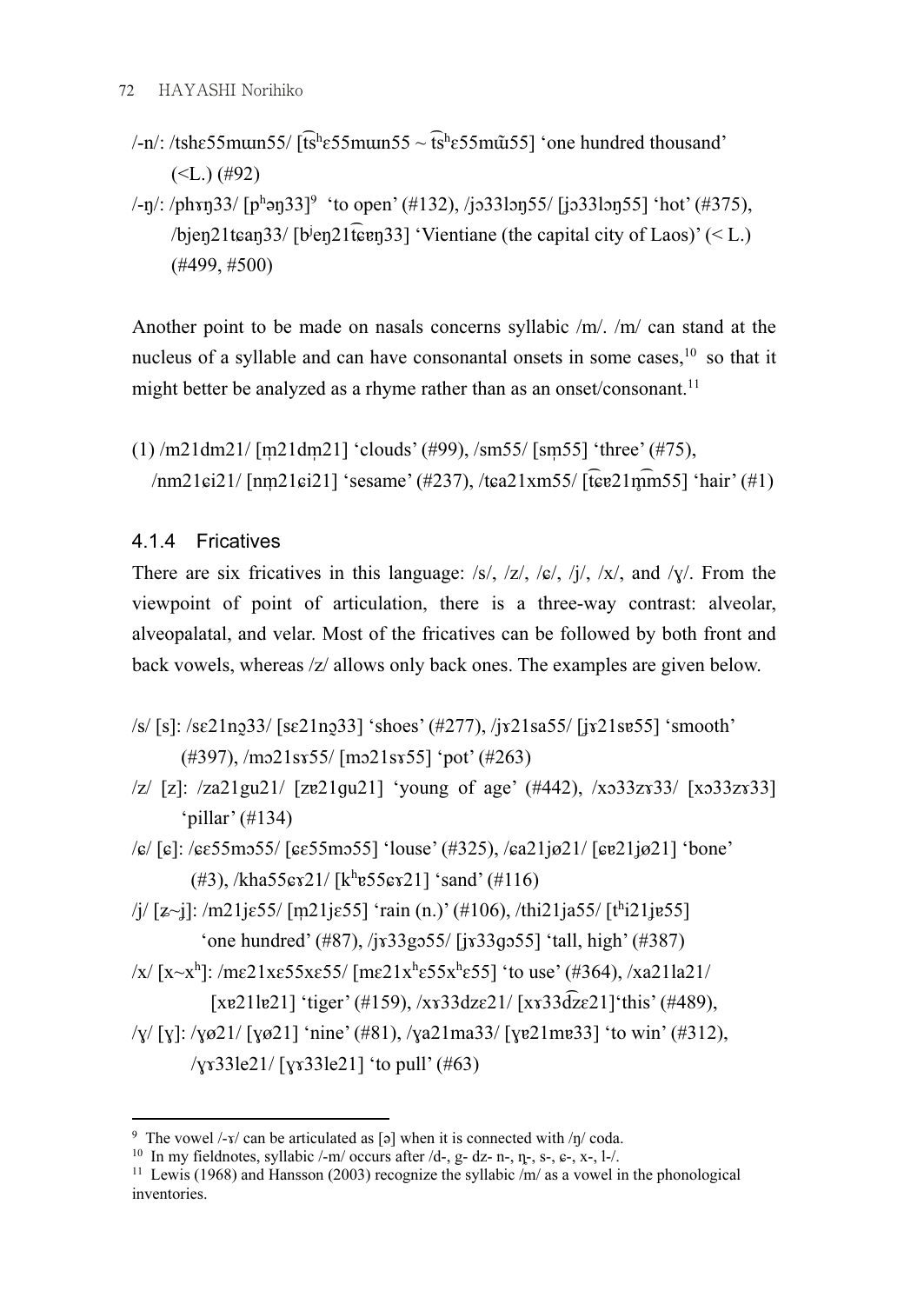There is one point that should be noted on the phonetic realization of  $/x$ . In some cases  $/x/$  is realized with an aspiration like  $[x^h]$ , which is phonemicized as  $xh/$  by some scholars (Hansson 1989, 2003, etc.).<sup>12</sup> At least in this language, it is safe to say that [x] and [x<sup>h</sup>] are allophones of  $/x/$  and both sounds are in free variation.

## 4.1.5 Lateral

 There is only one lateral: /l/. Some Lolo-Burmese languages (ex. Youle Jino [Hayashi 2009], etc.) attest a voiceless lateral, but this language does not. Some samples with lateral onset are illustrated below.

```
/l/ [l]: /o21le55/ [o21le55] 'to return' (#476), /la55/ [lɐ55] 'to come' (#474), 
       /xa21lo33/ [xɐ21lo33] 'stone' (#115)
```
## 4.2 Topics in Consonants

## 4.2.1 Medial

There is one medial, /-j-/, which has been mentioned in Section 3. It can have the four onsets including /p-, ph-, b-, m-/ in Akha Buli, as exemplified below.

```
/pj-/ [p<sup>j</sup>-]: /da33pjx̄33/ [dɐ33pʲx̄33] 'bow' (#327)
\pi/phj-/ [p<sup>jh</sup>-]: /jx33phja55/ [jx33p<sup>jh</sup>e55] 'light [weight] (adj.)' (#411)
/bj-/ [bj
-]: /jɤ33bja33] [jɤ33bj
ɐ33] 'bright' (#110) 
/mj-/ [mʲ-]: /ka33mja21/ [kɐ33mʲɐ21] 'arrow' (#328)
```
In my fieldnotes, words with /bi-/ or /mi-/ are found more than those with /pj-/ or /phj-/. Most words with a medial have back vowels, though those with /bj-/ can be followed by front vowels such as: /bjeŋ21tɕaŋ33/ 'Vientiane (the capital city of Laos)' (#499, #500), /jo33bje33/ 'soft' (#415).

## 4.2.2 "Compounding Aspiration" in Numeral 'one'

At present, there is an attested morphophonemic phenomenon regarding the word 'one.' The word 'one', /ti21/, makes its onset aspirated and its vowel

<sup>1</sup> <sup>12</sup> Hansson (2003: 237) describes the three-way contrasts /x/: /xh/: /h/ in Thailand Akha. Lewis's (1968: x) analysis seems to differ from Hansson's. Lewis considers [x] and  $[x^h]$  to be in complementary distribution;  $/x/$  is articulated as  $[x^h]$  before plain vowels and as  $[x]$  before laryngealized ones (corresponding to "creaky vowels" in this paper).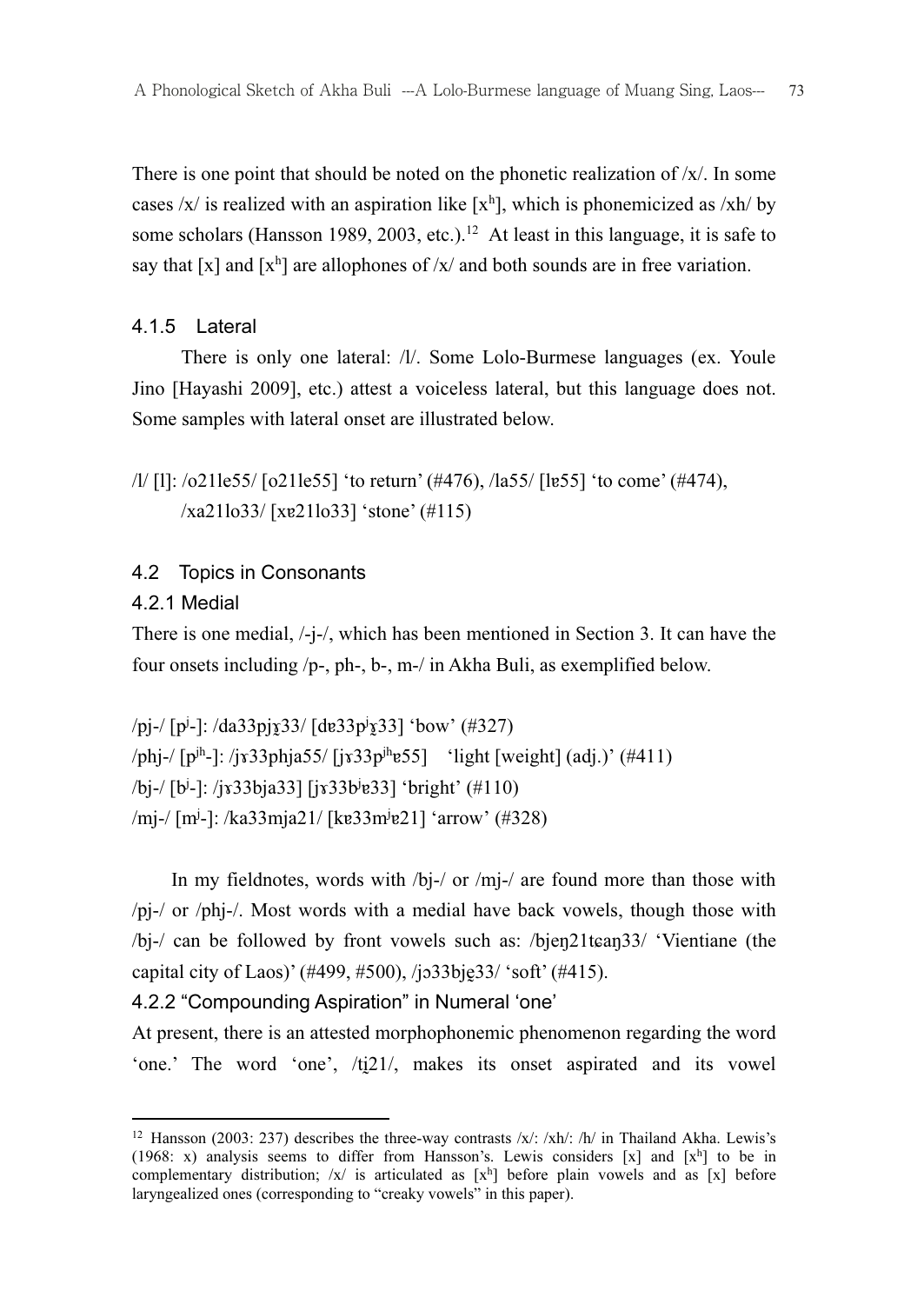"de-laryngealized" (plain) when it becomes the first element of the numeral compounds. This phenomenon can be stated as in rule (2), which has been termed "compounding aspiration" in this paper.

 $(2)$  /ti21/  $\rightarrow$  thi21/  $+$  {NUM/ CLF}

The sample of (2) is illustrated in (3).

| $\text{`one'} (\#073)$         |
|--------------------------------|
| 'one hundred' $(\text{\#}087)$ |
| 'one hundred and one' (#088)   |
| 'one person' $(\#97)$          |
|                                |

## 4.2.3 /ɣ/ from multiple origins

In this section, diachronic issues regarding Akha Buli  $\gamma/\gamma$  are briefly discussed.  $\gamma/\gamma$ is a relatively unstable phoneme in many Mainland Southeast Asian languages, whereas in Akha languages it is rather stable. Akha Buli words with  $\sqrt{y}$  are exemplified in Table  $1^{13}$ , with reference to their Proto-Lolo-Burmese (PLB) origins.

Table 1: Multiple Origins of Akha Buli /ɣ/

| <b>PLB</b>   | Example of Akha Buli $/y/$                                              |
|--------------|-------------------------------------------------------------------------|
| a. $*_{g^-}$ | / $\gamma$ ø21/ 'nine' (#081), / $\gamma$ o33mo33/ 'back (body)' (#052) |
| $b. *w-$     | $\sqrt{a}21ya21/$ 'pig' (#173), $\sqrt{y}33/$ 'to buy' (#285)           |
| $c. *kr-$    | /ya23tei23/ 'chicken' (#2-25), /ya21/ 'to win' (#312),                  |
|              | $\sqrt{21y}21/$ 'needle' (#268)                                         |

Table 1 summarizes the multiple origins of Akha Buli  $/y'$ . Group (a) shows examples with / $y$  that can be dated back to  $*_g$  at the PLB stage.  $\sqrt{1/2}$  inne and / $\gamma$ 33mo33/ 'back (body)' are reconstructible to  $\frac{1}{2}$  and  $\frac{1}{2}$  and  $\frac{1}{2}$  and  $\frac{1}{2}$ 

<sup>1</sup> <sup>13</sup> There is an exception, / $\gamma$ 33/ 'to fly' (#163), which might be dated back to PLB \**byam<sup>1</sup>* (Matisoff 2003) though most Lolo-Burmese languages have *h*- as the onset in the corresponding (Matisoff 2003), though most Lolo-Burmese languages have  $b$ - as the onset in the corresponding form to PLB.  $*b$  rarely changes to  $\gamma$ , but it is interesting to note that the Ganzi Danba Banshanmen dialect of the rGyalong form (Nagano and Prins 2013) for 'to fly' is /kə 'ɣjam/, which is derived from *\*byam.*<br><sup>14</sup> The word for 'back (body)' might be better connected with the PLB form *\*k(r)aw*  $\angle k(y)$ aw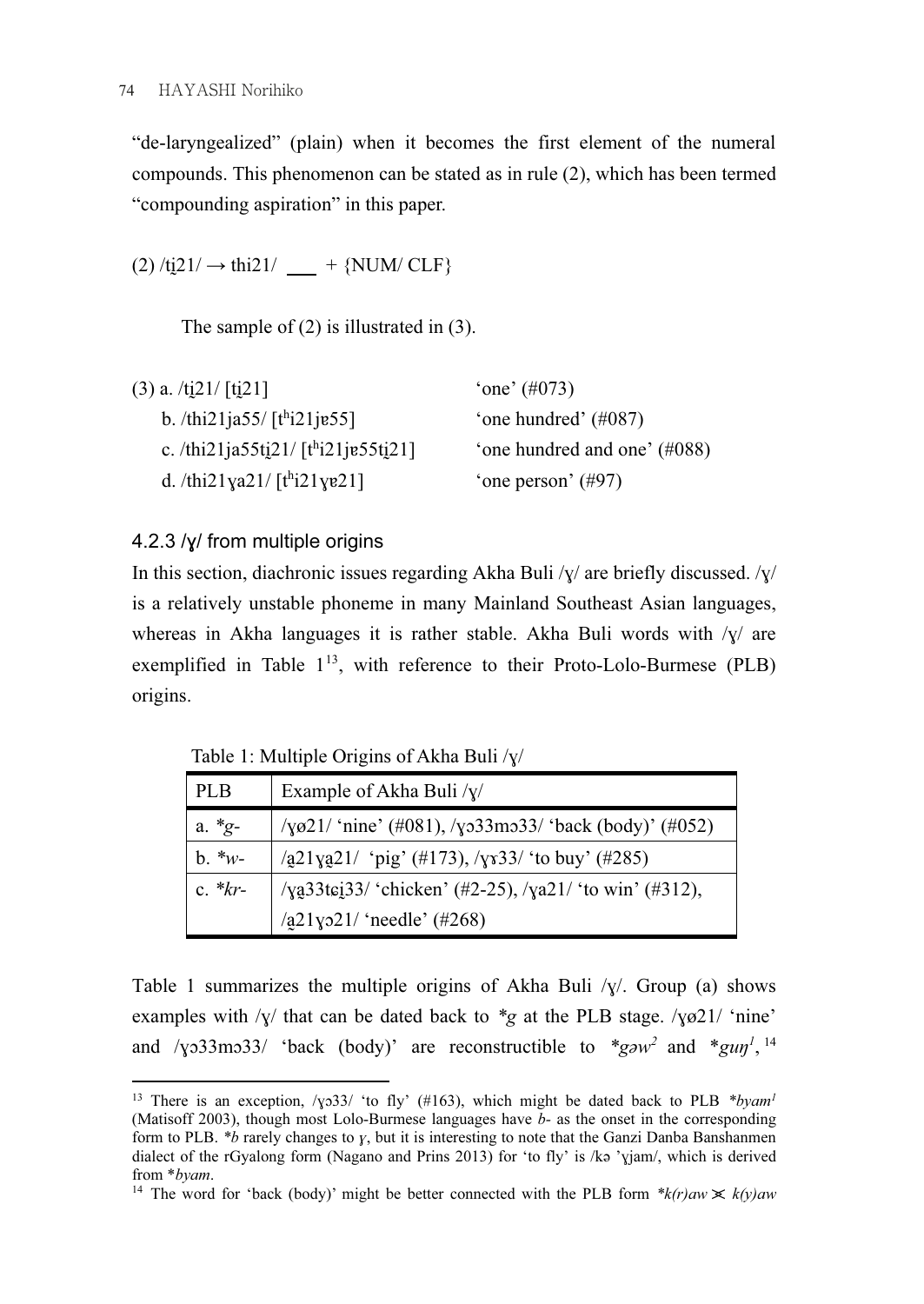respectively (Matisoff 2003). These cases underwent a change of fricativization like PLB.  $*_g$ - > Akha Buli y-.

Group (b) includes words with  $/y/$  that can be dated back to PLB. \*w-. Matisoff (2003) reconstructed \*wak and \*way for the words 'pig' and 'to buy,' respectively. This change explains the phonemic absence of  $/w/$  (or  $/v/$ ) in the Akha Buli language, as in the other varieties of Akha.<sup>15</sup>

Group (c) illustrates the words with  $\sqrt{y}$  that can be traced back to PLB. \* $kr$ -. The words for 'chicken' and 'to win' are reconstructible to  $*_{k-rak}H$  (Matisoff 2003) and  $*k-ra^2$  'strength' (Matisoff 1978), respectively. The PLB form for 'needle' is reconstructed as  $*(t)$ -yap by Benedict (1972), which can be dated back to the PTB form  $*k$ -rap  $\leq k$ -ram (Matisoff 2003).

#### 5. Vowels

The phonological inventory of Akha Buli vowels is summarized in the following chart.<sup>16</sup> Note that there are no contrasts in length or diphthongs.

| [Plain Vowels] |   |   |   | [Creaky Vowels] |   |    |   |
|----------------|---|---|---|-----------------|---|----|---|
|                |   | u | u | ļ               |   | ųı |   |
| e              | ø | Υ | O | ę               | ø | γ  |   |
| ε              |   |   | Э | ε               |   |    | č |
|                |   | a |   |                 |   | ą  |   |

As seen in the chart, there are two vowel groups, namely plain vowels vs. creaky vowels,  $17$  examples of which are given in the following subsections.

#### 5.1 Plain Vowels

There are eleven plain vowels, as exemplified below.  $/i$ , e,  $\varepsilon$ ,  $y$ ,  $\phi$  are front

1

<sup>(</sup>Matisoff 2003), which demands further analysis.<br><sup>15</sup> Lewis (1968: x) recognizes /v/ in Puli of Kengtung (Burma/ Myanmar), though it only occurs in a few words borrowed from Shan.

<sup>&</sup>lt;sup>16</sup> The vowel inventories described in Kingsada and Shintani (1999: 232) are as follows:

<sup>[</sup>oral]  $/i$ , e,  $\varepsilon$ ,  $\varnothing$ , a,  $\varnothing$ ,  $x$ ,  $\varnothing$ ,  $u$ ,  $uu'$ 

<sup>[</sup>laryngealized (creaky vowel)]  $\overline{\textit{i}}$ , e,  $\varepsilon$ ,  $\overline{\textit{o}}$ ,  $\overline{\textit{a}}$ ,  $\overline{\textit{o}}$ ,  $\overline{\textit{u}}$ ,  $\overline{\textit{u}}$ 

 $[nasal]/\tilde{\Lambda}$ ,  $\tilde{\sigma}$ ,  $\tilde{u}/$ .

<sup>&</sup>lt;sup>17</sup> Kingsada and Shintani (1999) mention creaky vowels in the Ko-Puli language of Phongsaly Province as follows:

 <sup>&</sup>quot;Non-laryngealized/laryngealized distinction is not always very clear" (Kingsada and Shintani 1999: 233).

In my fieldwork it is sometimes very hard to distinguish creaky vowels from plain ones, though these two sets of vowels are viewed as phonemes in this paper.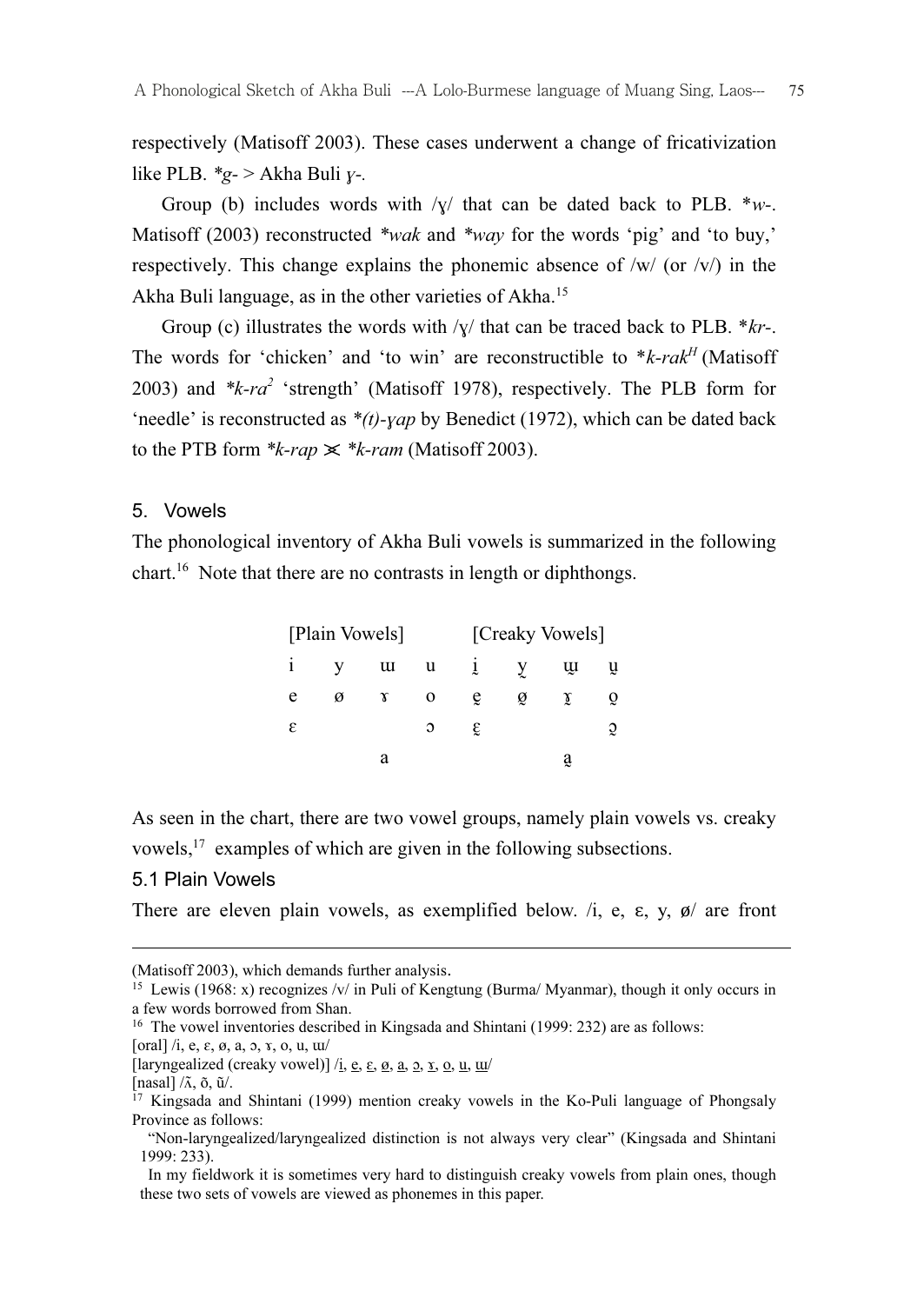vowels, and the remainders are back vowels.

- /i/ [i]: /mja̯21bi33/ [m<sup>j</sup>ɐ̯21bi33] 'tears' (#5), /dzɛ33di55/ [d͡zɛ33di55] 'to throw' (#64), /bu33li33/ [bu33li33] 'Akha Buli (people)' (#351)
- /e/ [e]: /dɔ21khe21khe21/ [dɔ21kʰe21kʰe21] 'to defecate' (#41), /mo33ne33/ [mo33ne33] 'cattle' (#172), /o21le55/ [o21le55] 'to return' (#476)
- $\sqrt{\epsilon}$  [ε]: /mε21xε55xε55/ [mε21x<sup>h</sup>ε55x<sup>h</sup>ε55] 'to use' (#364), /jɔ33nɛ33/ [jɔ33nɛ33] 'red' (#404), /ʥa21lɛ55/ [d͡ʑɐ21lɛ55] 'wind' (#104)
- /y/ [y]: /a̰33ɕy21ɕy21/ [ɐ̰33ɕy21ɕy21] 'to urinate' (#42), /bu21ʥy33/  $[bu21\overline{d}zy33]$  'earthworm' (#193), /a $21$ tchy55(tchy55)si21/  $[g21\widehat{t}\widehat{\mathbf{e}}^h y55(\widehat{t}\widehat{\mathbf{e}}^h y55)si21]$ 'nipple' (#35)
- /ø/ [ø]: /bø21kṵ33/ [bø21kṵ33] 'turtle' (#202), /nø21la55/ [nø21lɐ55] 'to get up' (#318), /ɕi21lø33/ [ɕi21lø33] 'orange' (#243)
- /a/ [ɐ]: /ka33mja21/ [kɐ33m<sup>j</sup> ɐ21] 'arrow' (#328), /mi21za21/ [mi21zɐ21] 'wife'  $(\text{\#333}), \text{\#321pha21}/ \text{[xe21p^he21]}$  'frog' (#200)
- /ɔ/ [ɔ]: /bɔ33/ [bɔ33] 'to blow' (#105), /xɔ33mɔ55/ [xɔ33mɔ55] 'to meet with' (#361)
- /o/ [o]: /lɔ55bo21/ [lɔ55bo21] 'tea' (#258), /xo33/ [xo33] 'rabbit' (#177),
- $\sqrt{x}$  [ $x$ ]: /b $x33$ kha33/ [b $x33$ k<sup>h</sup> $x33$ ] 'mosquito net' (#142), /j $x33x$  $x21$ / [j $x33x$  $x21$ ] 'big' (#385), /ɔ̰21mɤ33lɤ33/ [ɔ̰21mɤ33lɤ33] 'tomato' (#235)
- /u/ [u]: /a21bu55/ [ɐ21bu55] 'girl' (#349), /khu55/ [kʰu55] 'to call' (#297), /pu21/ [pu21] 'to boil' (#264)
- $\mu$ u/ [u]:  $\mu$ u55/ [ui55] 'to laugh' (#366),  $\mu$ u $21$ sa33a $21$ ma33/ [bui21se33 e21me33] 'fly (insect)' (#186), /ma55xui33/ [me55xui33] 'eggplant' (< $L$ .) (#234)

## 5.2 Creaky Vowels

There are 11 creaky vowels in Akha Buli.<sup>18</sup> /y/ is rarely found in my present fieldnotes. /i̯, e̯,  $\xi$ ,  $y$ ,  $\varrho$ / are front vowels and the remainders are back vowels.

 $/$ i $/$ [i]:  $/$ bi $/$ 21/ [bi $/$ 21] 'to give' (#363),  $/$ si $/$ 21/ [si $/$ 21] 'seven' (#79)

<sup>1</sup> <sup>18</sup> Kingsada and Shintani (1999) make the following observation on / $g$ / and / $g$ / in the Ko-Puli language of Phongsaly Province:

 <sup>&</sup>quot;e/ɛ distinction may not be phonemic" (Kingsada and Shintani 1999: 233).

In my fieldnotes, there are no minimal pairs that distinguish these two vowels, though this paper regards each sound as a distinct phoneme at present.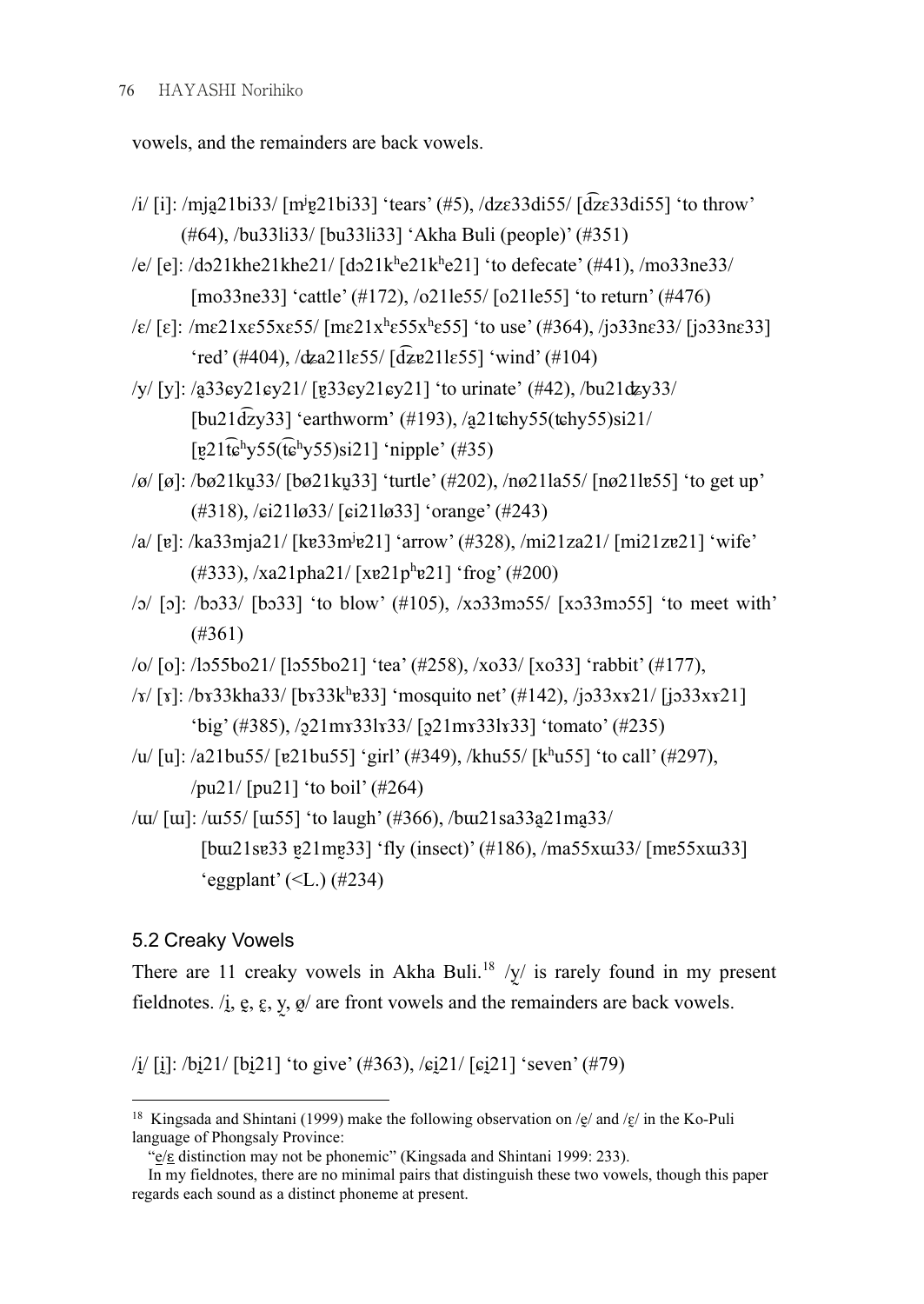/ḛ/ [ḛ]: /jɔ33bjḛ33/ [ʝɔ33b<sup>j</sup> ḛ33] 'soft' (#415), /sḛ21/ [sḛ21] 'to kill' (#207)

 $\sqrt{\varepsilon}$  [ $\varepsilon$ ]: /a55b $\varepsilon$ 33/ [ $\varepsilon$ 55b $\varepsilon$ 33] 'beans' (#223), /a55 $\varepsilon$ <sub>33</sub>/ [ $\varepsilon$ 55 $\varepsilon$  $\varepsilon$ <sub>33</sub>] 'flower' (#219)

/y̰/ [y̰]: /a33by̰21/ [ɐ33by̰21] 'sprout' (#210)

/ø̰/ [ø̰]: /bø̰33lø̰33/ [bø̰33lø̰33] 'navel' (#38), /ø̰21/ [ø̰21] 'four' (#76)

/a̰/ [ɐ̰]: /jɔ33ba̰33/ [jɔ33bɐ̰33] 'white' (#407), /a21da̰33/ [ɐ21dɐ̰33] 'father' (#330)

/ɔ̰/ [ɔ̰]: /a21ɔ̰33/ [ɐ21ɔ̰33] 'below' (#463), /dɔ̰21/ [dɔ̰21] 'to wait for' (#363)

- $\frac{1}{2}$  [ol : /za21bō33/ [zɐ21bō33] 'to give birth' (#46), /dō33/ [dō33] 'to exit' (#478)
- $\sqrt{x}$ [[x]: /bx $\frac{33}{\log 33}$  'to shoot' (#205), /tsa $\frac{21\frac{d}{21\log 21}}{\log 21\log 21}$  \text{salty} (#383)
- /u/ [u]: /x33t $\epsilon$ u21/ [x33t͡ $\epsilon$ u21] 'water' (#124), /ya33u33/ [yɐ33u33] 'egg of chicken' (#164)

/ɯ̰/ [ɯ̰]: /a55bɯ̰33/ [ɐ55bɯ̰33] 'covering' (#140), /la̰21tsɯ̰21/ [lɐ̰21t͡sɯ̰21] 'elbow' (#30)

 In many Lolo-Burmese languages, the creaky vowels are derived from compensation for the loss of the stop coda at the proto-language stage. Akha Buli creaky vowels in many cases can be traced back to plain vowels in the open syllables of PLB. For instance,  $/bi21/$  'to give' is reconstructible to PLB.  $* b\partial y^2$ (Matisoff 2003). The origin of creaky vowels in Akha Buli needs further investigation.

#### 6. Tones

There are three tonemes in Akha Buli: /55/, /33/, and /21/<sup>19</sup> The tone bearing unit is the syllable. All tones can be found in words with plain vowels, whereas

<sup>1</sup> <sup>19</sup> Kingsada and Shintani (1999: 233) summarize the tones of the Ko-Puli language of Phongsaly province as in the following table.

|              | Tones with non-laryngealized Tones with laryngealized |           |
|--------------|-------------------------------------------------------|-----------|
|              | vowels                                                | vowels    |
| 1(high)      | 55                                                    | <u>44</u> |
| $2$ (middle) | 33                                                    |           |
| $3$ (low)    | $11 - 21$                                             |           |

In their lexicons, tones with laryngealized vowels (corresponding to "creaky vowels" in this paper) are counted as '44', and this table seems to bear testimony that high tone occurs in the words with laryngealized vowels.

Lewis's (1968: xii) dictionary of Puli in Kengtung (Burma/Myanmar) recognizes only two level tones, mid and low, occurring with laryngealized vowels, which also holds true in Akha Buli, as discussed in this paper. On this point, both Lewis's and my own analyses of tones differ from Kingsada and Shintani's (1999).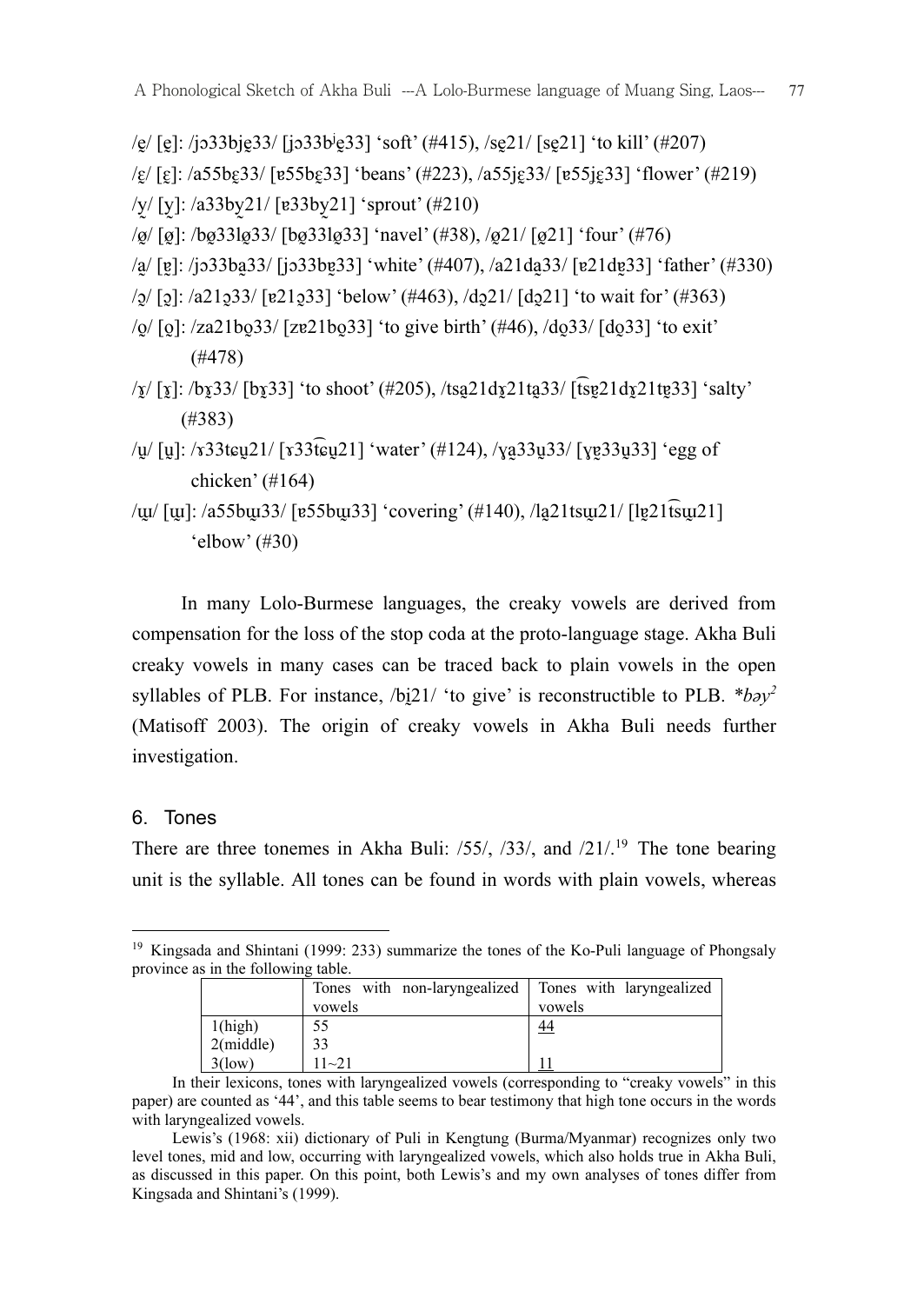/55/ does not basically occur in words with creaky vowels.

```
/55/: /la55/ [lɐ55] 'to come' (#474), /dɔ55/ [dɔ55] 'to drink' (#58) 
/33/: /ba33la33/ [bɐ33lɐ33] 'moon/month' (#102, #447), /a33bɔ33jɤ21dɔ33/ 
      [ɐ33bɔ33ʝɤ21dɔ33] 'trunk' (#214)
```

```
/21/: /xa21la21/ [xɐ21lɐ21] 'tiger' (#159), /dɔ21mi21/ [dɔ21mi21] 'tail' (#156)
```
## 7. Conclusion

This paper has outlined the phonology of Akha Buli, as spoken in Muang Sing of Northern Laos. The phonological inventories presented in this paper are summarized as follows:

| [Consonants] |     |          |               |     |              |                    |              | [Plain Vowels] [Creaky Vowels] |            |   |            |                |
|--------------|-----|----------|---------------|-----|--------------|--------------------|--------------|--------------------------------|------------|---|------------|----------------|
|              | p b | t d      |               | k g | $\mathbf{i}$ | У                  | $\mathbf{u}$ | $u_{i}$                        |            | y | щ          | ų              |
|              | ph  | th       |               | kh  | e            | ø                  | γ            | $\mathbf 0$                    | e          | ø | χ          | $\mathbf{Q}$   |
|              |     | dz<br>ts | tc dz         |     | ε            |                    |              | $\circ$                        | $\epsilon$ |   |            | $\mathfrak{D}$ |
|              |     | tsh      | tch           |     |              |                    | a            |                                |            |   | $\ddot{a}$ |                |
|              | m   | n        | $\mathfrak n$ | ŋ   |              |                    |              |                                |            |   |            |                |
|              |     | S        | C             | X   |              | [Tones] 55, 33, 21 |              |                                |            |   |            |                |
|              |     | z        |               | Y   |              |                    |              |                                |            |   |            |                |
|              |     |          |               |     |              |                    |              |                                |            |   |            |                |
|              |     |          |               |     |              |                    |              |                                |            |   |            |                |

There are, of course, many issues to be analyzed in future studies, such as the more-detailed look at phonetic-phonological interfaces and historical phonology, and many more.

## **Abbreviations**

CLF: classifier; NUM: numeral; L: loanword from Lao; PLB: Proto-Lolo-Burmese

## References

Benedict, Paul K. 1972. Sino-Tibetan: A Conspectus. Cambridge: Cambridge University Press.

Bradley, David. 1997. Tibeto-Burman languages and classification. In David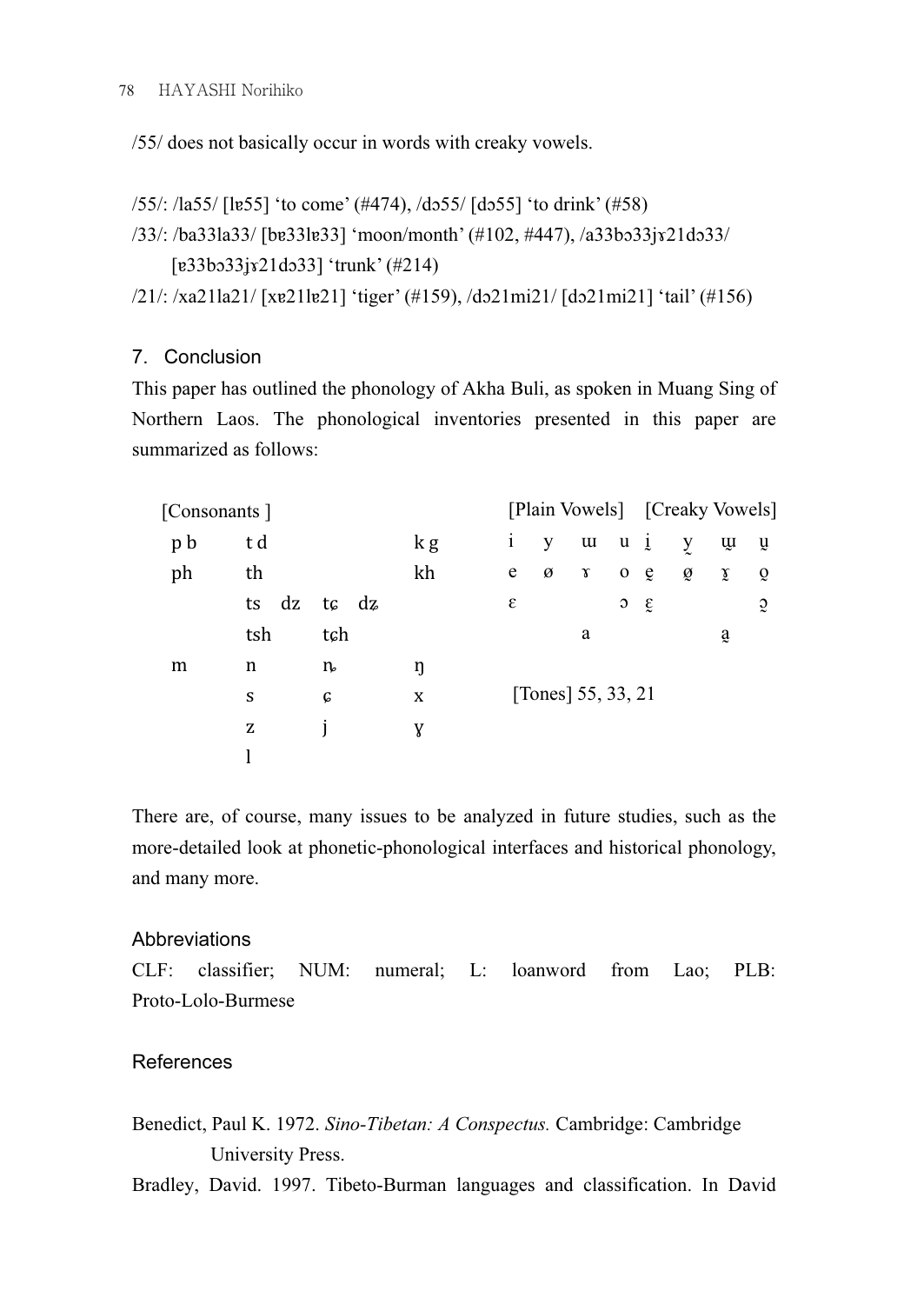Bradley (ed.), Papers in Southeast Asian Linguistics No. 14: Tibeto-Burman Languages of the Himalayas, Pacific Linguistics Series A-86. pp. 1–72. Canberra: Research School of Pacific and Asian Studies, The Australian National University.

- Hansson, Inga-Lill. 1989. A comparison of Akha and Hani and Khatu and Pijo. Linguistics of the Tibeto-Burman Area. 12.1: 6–91.
- ---------- 2003. Akha. In Graham Thurgood and Randy J. LaPolla (eds.), The Sino-Tibetan Languages. pp. 236–251. London: Routledge.
- Hayashi, Norihiko 2009. Tino-go Bunpou (Yuuraku Hougen) no Kizyutu Kenkyuu「チノ語文法(悠楽方言)の記述研究」 [A Descriptive Study on the Grammar of the Jino Language (Youle Dialect) (in Japanese)]. Kobe: Research Institute of Foreign Studies, Kobe City University of Foreign Studies.
- Kato, Takashi. 2008. Linguistic Survey of Tibeto-Burman Languages in Lao P.D.R. Tokyo (Fuchu): Research Institute for Languages and Cultures of Asia and Africa.
- Katsura, Makio. 桂満希郎 1966. Aka-go aruu-mura hougen no onso 「アカ語 アルー村方言の音素」 [The Phonemes of the Alu Dialect of Akha (in Japanese)] Tonan Ajia Kenkyuu. 『東南アジア研究』[Southeast Asian Studies]. Vo.4 No.1. pp. 122–132. Kyoto: The Center for Southeast Asian Studies, Kyoto University.
- Kingsada, Thongpheth and Tadahiko Shintani. 1999. Ko-Puli. In Thongpheth Kingsada and Tadahiko Shintani (eds.), Basic Vocabularies of the Languages Spoken in Phongxaly: Lao P. D. R. pp. 232—252. Tokyo: Institute for the Study of Languages and Cultures of Asia and Africa.
- Lewis, Paul. 1968. Akha-English Dictionary. (Data Paper: No. 70) Ithaka: Cornell University, Southeast Asian Program.
- ---------- 2008. Akha-English-Thai Dictionary. Chiang Rai: Akha Foundation, Development and Agricultural Project for Akha (DAPA).
- Matisoff, James A. 1978. Mpi and Lolo-Burmese Microlinguistics. Monumenta Serindica (ILCAA, Tokyo) 4:1–36.
- -------- 2003. Handbook of Proto-Tibeto-Burman: System and Philosophy of Sino-Tibetan Reconstruction. Berkeley, Los Angeles, London: University of California Press.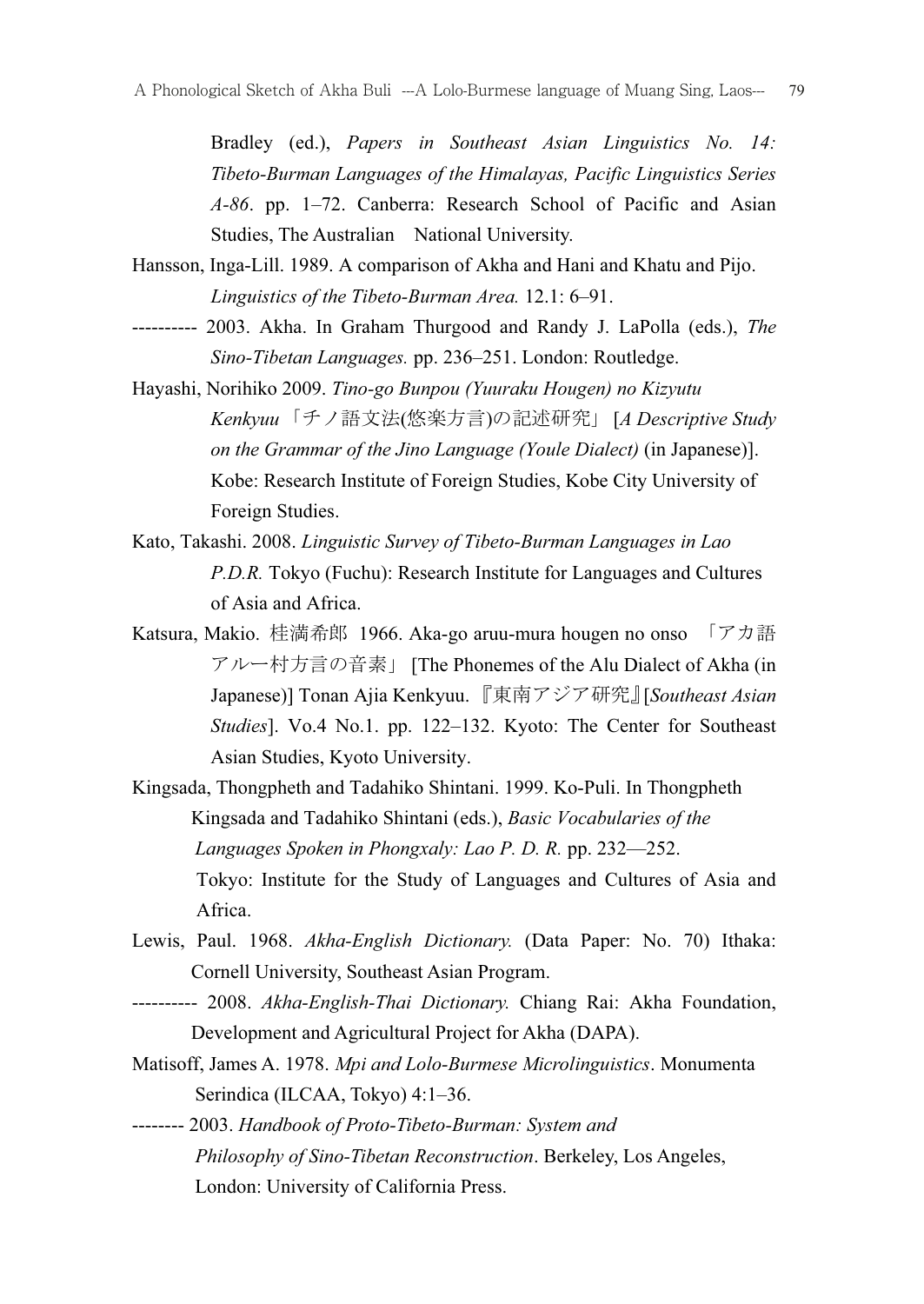Nagano, Yasuhiko and Marielle Prins (eds.). 2013. rGyalrongic Languages Database (http://htq.minpaku.ac.jp/databases/rGyalrong/, accessed on June 13, 2016).

# Acknowledgements

 An earlier version of this paper was read by Weera Ostapirat (Mahidol University, Thailand) and Nathan Badenoch (Kyoto University, Japan), who provided me with many insightful comments. I deeply appreciate their academic suggestions. All errors and misunderstandings are, of course, of my own.

# Appendix: A Basic Wordlist of Akha Buli

|                | <b>English</b> | Lao               | <b>Akha Buli</b>     |
|----------------|----------------|-------------------|----------------------|
| $\mathbf{1}$   | body hair      | ຂົນ               | tca21xm33            |
| $\overline{2}$ | skin           | ພືວ, ໜັງ          | ba33xo21             |
| 3              | bone           | ກະດຸກ             | ca21jø21             |
| 4              | blood          | ເລືອດ             | c121                 |
| 5              | tears          | ນາຕາ              | mja21bi33            |
| 6              | sweat          | ເຫ້ອ              | khu21phju55          |
| $\overline{7}$ | pus            | ຫນອງ(ພີ)          | ma33lo33             |
| 8              | saliva         | ນ້າລາຍ            | do21xa21             |
| 9              | phlegm         | ຂື້ກະເທີ່, ສະເຫລດ | do21xa21tca33pg33    |
| 10             | head           | ຫົວ               | u21du21              |
| 11             | forehead       | ຫນ້າຜາກ           | na55x <sub>255</sub> |
| 12             | hair           | ຜົມ               | u21du21tshε55khrn55  |
| 13             | comb           | ຫວື               | u21ka33              |
| 14             | face           | ຫນ້າ              | mja33phjo21          |
| 15             | eyebrow        | ຂົນຄົ້ວ           | mja33xxn33mja33cg33  |
| 16             | eyes           | ຕາ                | mja33nyŋ33           |
| 17             | ears           | ຫຼ                | na21pa21             |
| 18             | nose           | ດັງ               | na33bxn21            |
| 19             | mouth          | ປາກ               | xa21mg33             |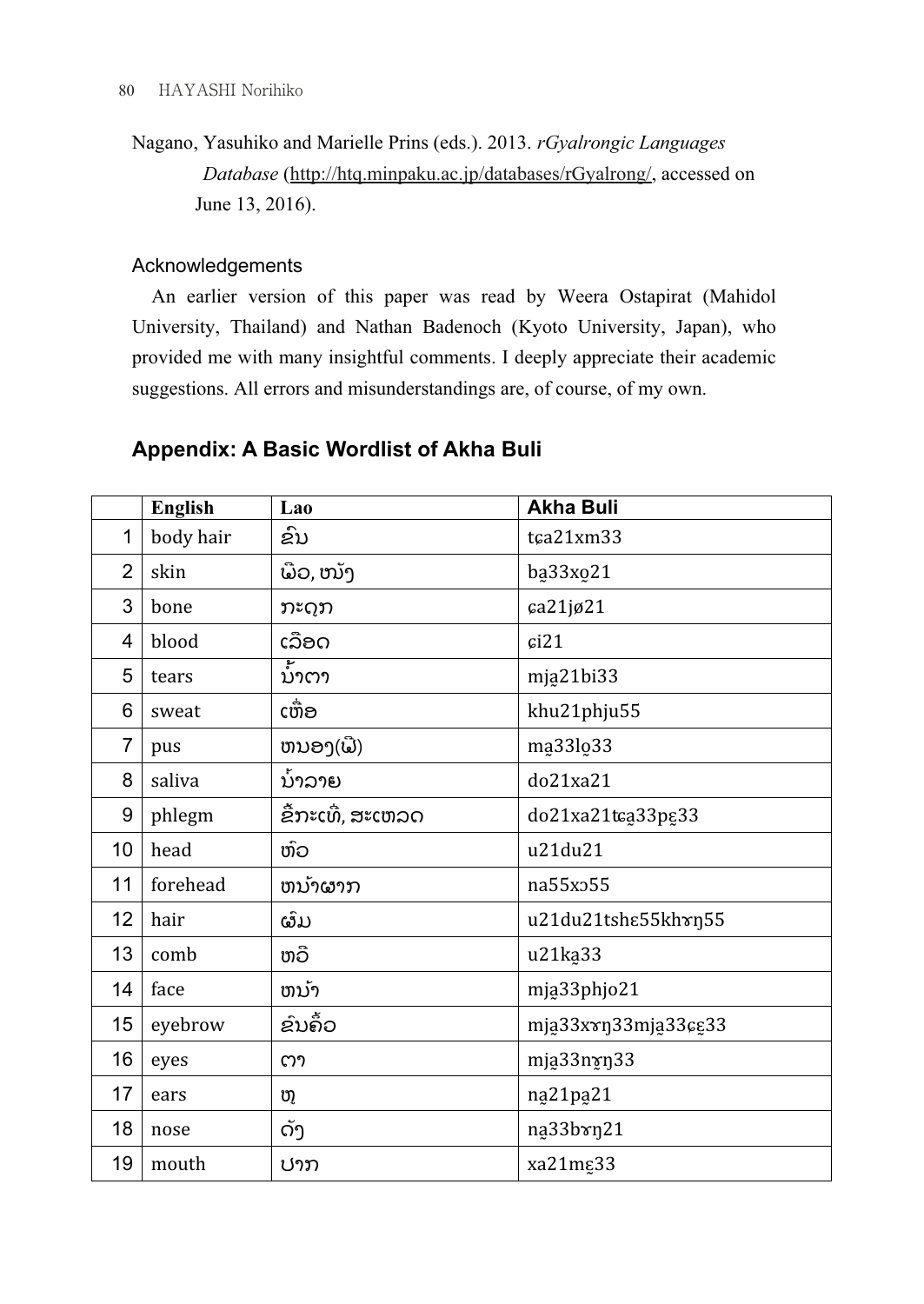| 20 | tongue                     | ລື້ນ            | m $\varepsilon$ 21la55                  |
|----|----------------------------|-----------------|-----------------------------------------|
| 21 | teeth                      | ແຂ້ວ            | $s\mathcal{r}21$                        |
| 22 | beard/<br>mustache         | ຫນວດ, ເຄົາ      | $(xa21m\xi33)$ m $\varepsilon21m\nu721$ |
| 23 | neck                       | ຄ               | khxn21lxn55                             |
| 24 | throat                     | ຄ໌, ລາຄ         | khrn21bjrn21                            |
| 25 | shoulder                   | ປ່າ             | ba21phu33                               |
| 26 | hand                       | ມື              | a <sub>21</sub> la <sub>21</sub>        |
| 27 | right-hand                 | ດ້ານຂວາ         | a55ma55                                 |
| 28 | left-hand                  | ດ້ານຊ້າຢ        | a55tcha55                               |
| 29 | arm                        | ແຂນ             | la21du33                                |
| 30 | elbow                      | ສອກ             | la21tsw21                               |
| 31 | palm                       | ຟາມື            | la21ya21a21o33pho33                     |
| 32 | finger                     | ນ້ໍວ            | la21nø55                                |
| 33 | fingernail                 | ເລັບ            | la21sxn21                               |
| 34 | breast                     | ໜ້າເອິກ         | nv33xvn21                               |
| 35 | nipple                     | ຫົວນົມ          | a21tchy55(tchy55)si21                   |
| 36 | waist                      | ແອວ             | $dz_0$ 21                               |
| 37 | belly                      | ທ້ອງ            | m21ma <sub>33</sub>                     |
| 38 | navel                      | ສາຍບື           | bø33lø33                                |
| 39 | buttocks                   | ກັ້ນ            | do21xm21                                |
| 40 | feces                      | ຖ່າຍໜັກ, ຂ້     | tche21                                  |
| 41 | to defecate                | ຖ່າຍໜັກ         | do21khe21 khe21                         |
| 42 | urine                      | ນ້ໍາຍ່ຽວ        | a33cy21cy21                             |
| 43 | to urinate                 | ຖ່າຍເບົາ, ຍ່ງວ  | a33cy21cy21                             |
| 44 | to expel<br>intestinal gas | ຕົດ             | u21xa21 phε21                           |
| 45 | to have a fever            | ມີໄຂ້ຫວັດ       | tsg21thxn33thxn33                       |
| 46 | to give birth              | ອອກລຸກ, ເກີດລຸກ | za21bo <sub>33</sub>                    |
| 47 | leg                        | ຂາ              | a21khw55                                |
| 48 | foot                       | ຕີນ             | a21khw55phε21ya21                       |
| 49 | thigh                      | ຂາໂຕ້           | ca21phja21                              |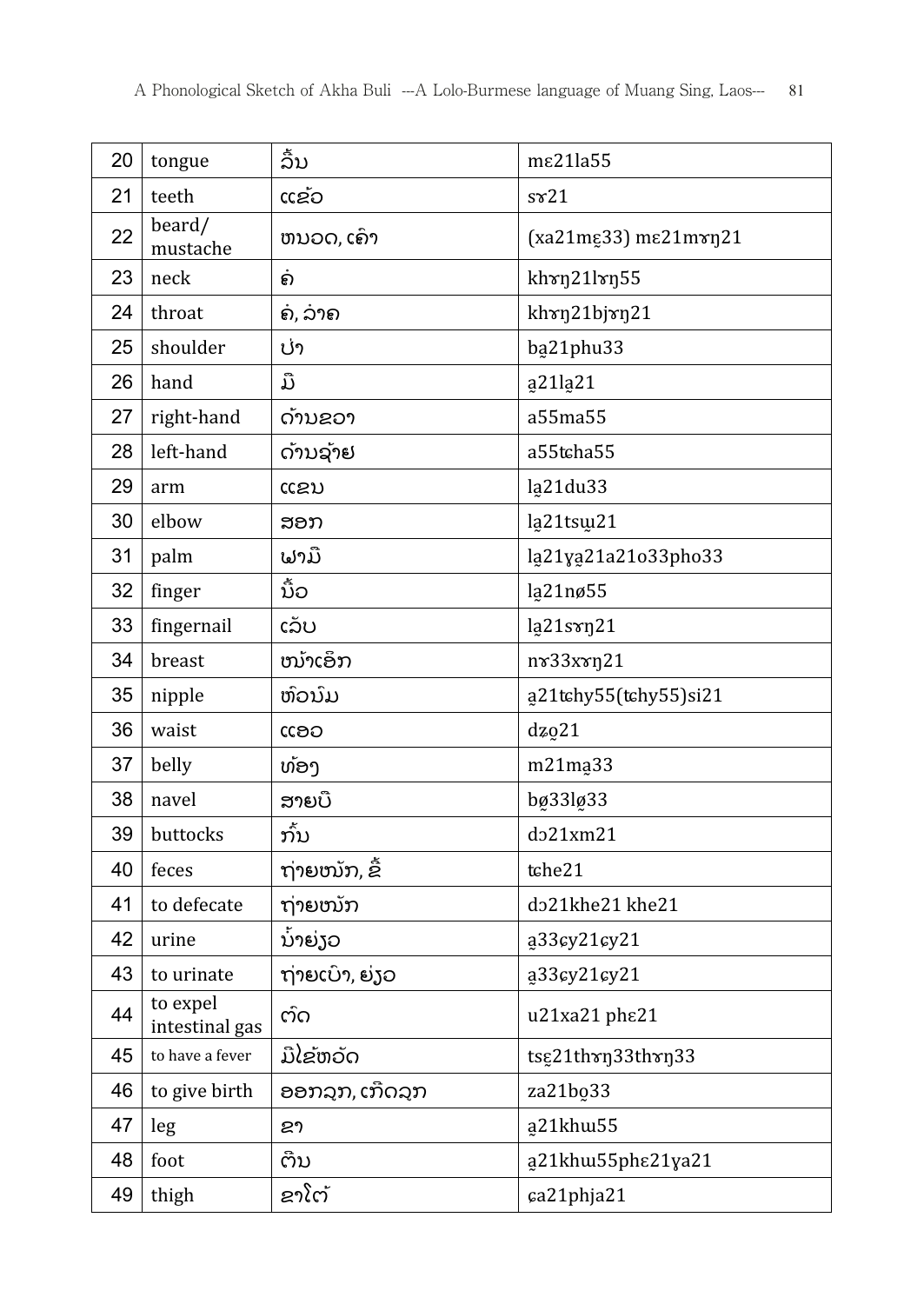| 50 | knee                      | ຫົວເຂົ່າ        | a21khu55pho21tsu21             |
|----|---------------------------|-----------------|--------------------------------|
| 51 | tendon                    | ເອັນ, ເສັ້ນເອັນ | ca21gu21                       |
| 52 | back                      | ສັນຫລັງ         | yo33mo33                       |
| 53 | to see, to<br>look        | ເບົ່າ, ເຫັນ     | xo33, xo33mo55                 |
| 54 | to seek                   | ຊອກ             | dza55tcho33                    |
| 55 | to hear, to<br>listen     | ຟັງ, ໄດ້ຍຶນ     | ga21ma33, na55xa21             |
| 56 | to smell                  | ດົມກຶ່ນ         | <b>b</b> g21la21               |
| 57 | to eat                    | ກິນ             | dza21                          |
| 58 | to drink                  | ດໍມ             | d <sub>255</sub>               |
| 59 | to bite                   | ກັດ             | k <sub>2</sub> 21              |
| 60 | to hold with<br>the hand  | ຈັບໄວ້          | ni21the21, tsu21the21          |
| 61 | to put, to<br>place in/on | ວາງ, ໃສ່, ຈັດ   | o33tha21                       |
| 62 | to push                   | ດັນ, ຊກ         | thrn21i55, de21i55             |
| 63 | to pull                   | ດຶງ             | yv31a21, yv33le21, yv33i33le21 |
| 64 | to throw                  | ໂຍນ             | dz $\epsilon$ 33di55           |
| 65 | to pick up                | ເກັບ            | o33ma33dε21, ju33ma33dε21      |
| 66 | to ladle                  | ຈອງ             | k <sub>2</sub> 21              |
| 67 | to walk                   | ຍ່າງ            | tch rn33                       |
| 68 | to stop                   | ຢຸດ             | na21, dzo55                    |
| 69 | to run                    | ແລ່ນ            | la21dzε33dzε33                 |
| 70 | to sit                    | ນັ່ງ            | do21nvn55nvn55                 |
| 71 | to stand up               | ຍືນ             | j221thu55                      |
| 72 | to cough                  | ໄອ              | u21tshø21tshø21                |
| 73 | $\mathbf{1}$              | ຫນື່ງ           | ti <sub>21</sub>               |
| 74 | $\overline{2}$            | ສອງ             | n <sub>i</sub> 21              |
| 75 | 3                         | ສາມ             | sm55                           |
| 76 | $\overline{4}$            | ື່ສ             | Ø21                            |
| 77 | 5                         | ຫ້າ             | ŋa21                           |
| 78 | $\boldsymbol{6}$          | ຫົກ             | k <sub>0</sub> 21              |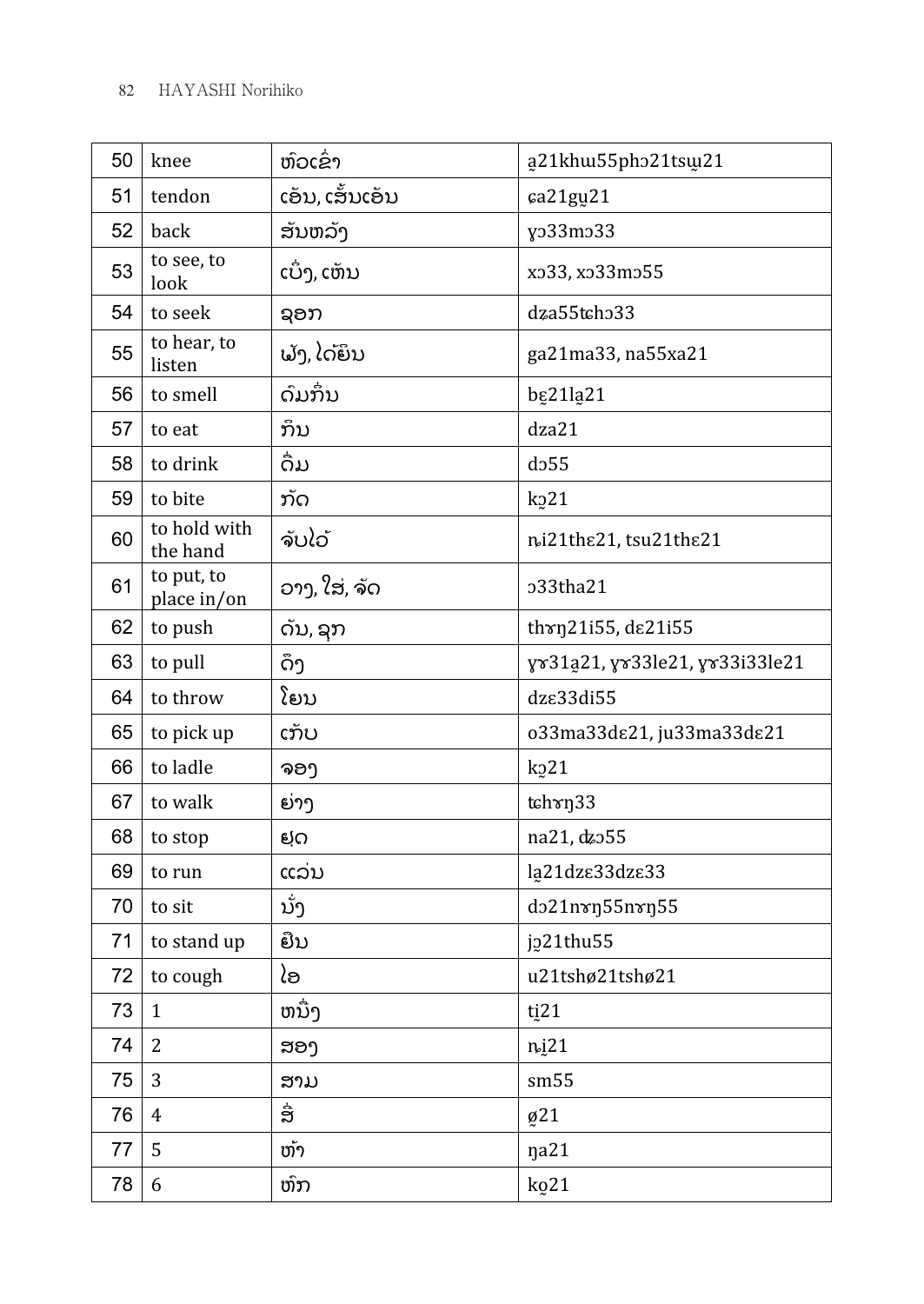| 79  | $\overline{7}$ | ເຈັດ           | c <sub>i</sub> 21                      |
|-----|----------------|----------------|----------------------------------------|
| 80  | 8              | ແປດ            | $j\epsilon$ 21                         |
| 81  | 9              | ເກົ້າ          | yø21                                   |
| 82  | 10             | ສຶບ            | tsh <sub>ε55</sub>                     |
| 83  | 11             | ສຶບເອົດ        | tshe55ti21                             |
| 84  | 12             | ສຶບສອງ         | tshe55ni21                             |
| 85  | 20             | ຊາວ            | ni21tshe55                             |
| 86  | 99             | ເກົ້າສຶບເກົ້າ  | γø21tshε55γø21                         |
| 87  | 100            | ຫນື່ງຣ້ອຍ      | thi21ja55                              |
| 88  | 101            | ຫນື່ງຣ້ອຍຫນື່ງ | thi21ja55a21ta33ti21                   |
| 89  | 110            | ຫນົງຣ໌ອຍສິບ    | thi21ja55a21ta33tshε55                 |
| 90  | 1000           | ຫນຶ່ງພັນ       | thi21ba21                              |
| 91  | 10000          | ສຶບພັນ         | tshe55ba21                             |
| 92  | 100000         | ຫນື່ງແສນ       | tshe55mun55                            |
| 93  | 1000000        | ຫນື່ງລ້ານ      | tshe55se33                             |
| 94  | many           | ຫລາຍ           | jo33mja21                              |
| 95  | few            | ນ້ອຍ           | jo33tci33, jo33tg21                    |
| 96  | all            | ທັງຫມົດ        | ma55to55(ma21)lo21,<br>dzi55tcho21lo21 |
| 97  | only           | ∼ດຽວ           | thi21ya21(tg21) [one person]           |
| 98  | sky            | ຟ້າ            | m21                                    |
| 99  | cloud          | ຂໍ້ເຝົ້ອ       | m21dm55                                |
| 100 | fog            | ໝອກ            | tch x 21                               |
| 101 | sun            | ຕາເວັນ         | $n\mathbf{\hat{z}}33ma33$              |
| 102 | moon           | ເດືອນ          | ba33la33                               |
| 103 | star           | ດາວ            | a21gw55                                |
| 104 | wind           | ລົມ            | $dz$ a21 $l$ e55                       |
| 105 | to blow        | ພັດ, ເປົົາ     | b <sub>0</sub> 33                      |
| 106 | rain           | ຝົນ            | $m21j\epsilon55$                       |
| 107 | it rains       | ຝົນຕົກ         | m21jε55 jε55                           |
| 108 | light          | ແສງ            | na55gw55gw55la55na21ei33               |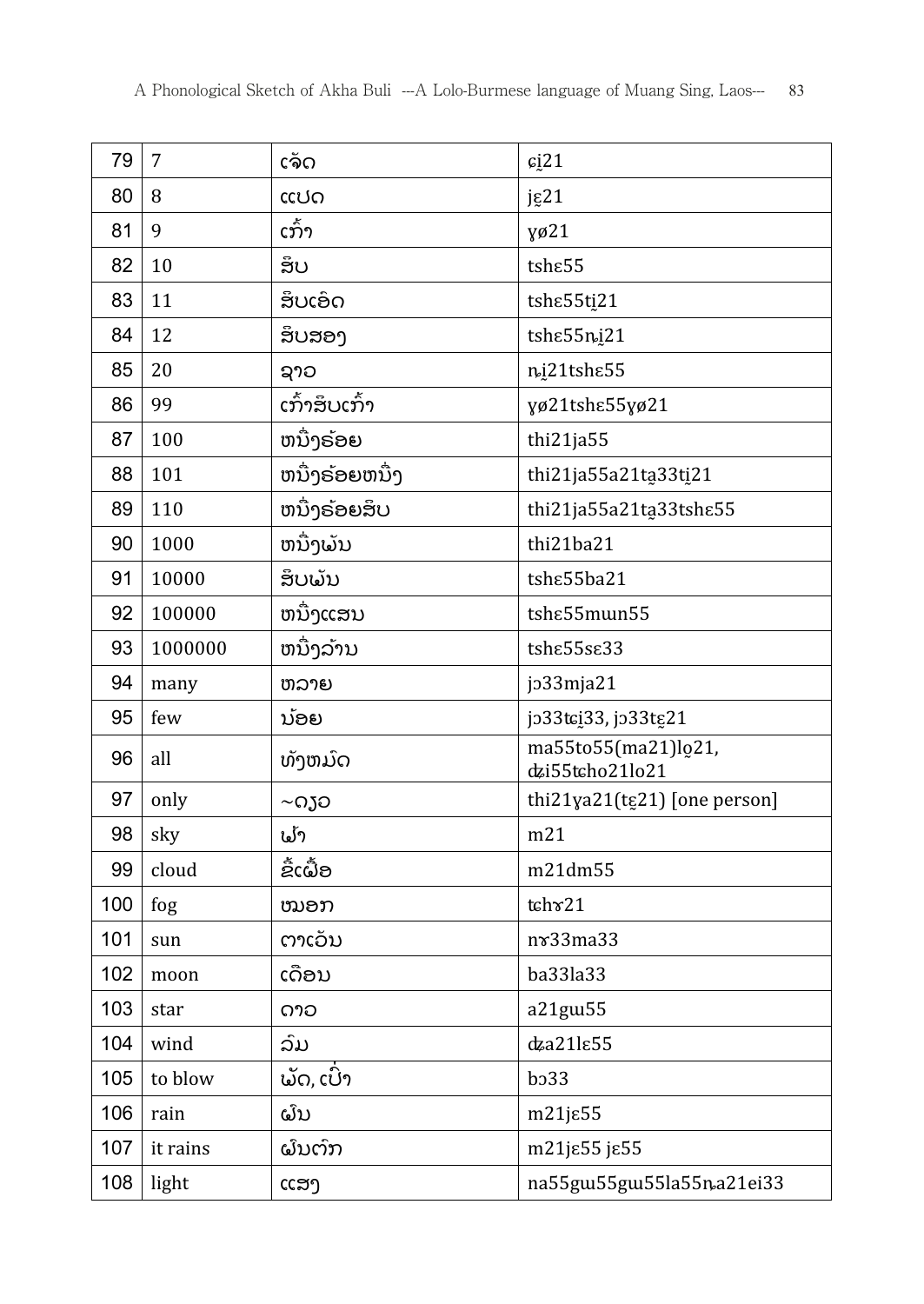| 109 | shadow            | ເງົາ          | a55ba55(ba55jε55)                 |
|-----|-------------------|---------------|-----------------------------------|
| 110 | bright            | ແຈ້ງ, ສະຫ່ວາງ | jv33bja33                         |
| 111 | dark              | ມືດ           | jx33yxn55                         |
| 112 | thunder           | ຟາຮ່ອງ        | m21dze21dze21                     |
| 113 | it thunders       | ຟາຜ່າ         | m21dzε21th τη 21tε33tε33          |
| 114 | soil, earth       | ດິນ           | mi55tsha21                        |
| 115 | stone             | ຫີນ           | xa21lo33                          |
| 116 | sand              | ຊາຍ           | kha55cr21                         |
| 117 | iron              | ເຫລັກ         | $\cos 55$                         |
| 118 | rust              | ຂື້ໝັງງ       | con55kho33                        |
| 119 | gold              | ຄາ            | $\mathfrak{c}$ u55                |
| 120 | silver            | ເງິນ          | phju33                            |
| 121 | copper            | ທອງ           | yw21                              |
| 122 | hill,<br>mountain | (ما           | go21dzo21                         |
| 123 | valley            | ເຫວ           | xa21lo33lo33gu55                  |
| 124 | water             | ນ້າ           | v33tcu21                          |
| 125 | lake              | ໜອງ           | ln <sub>33</sub> ma <sub>33</sub> |
| 126 | river             | ແມ່ນ້ໍາ       | $lg33y_233$                       |
| 127 | fire              | ໄຟ            | mi21dza21                         |
| 128 | smoke             | ຄວັນ          | (mi21dza21) u21xø21               |
| 129 | house             | ເຮືອນ         | jun <sub>33</sub>                 |
| 130 | roof              | ຫລັງຄາ        | (jun33) kho21bø21                 |
| 131 | grave             | ຫລມສົບ        | lm21bjun55                        |
| 132 | to open           | ເປີດ          | phrn33                            |
| 133 | to close          | ອັດ, ບິດ      | phi21the21                        |
| 134 | pillar            | ເສົາເຮືອນ     | xo33zv33                          |
| 135 | door              | ປະຕ           | la55233                           |
| 136 | window            | ປ່ອງຍຸ້ງມ     | la55o33o33za21                    |
| 137 | floor             | ໍຜົ້ນ         | jun33dzon33ya33                   |
| 138 | key               | ລຸກະແຈ        | mo21to21to21du55                  |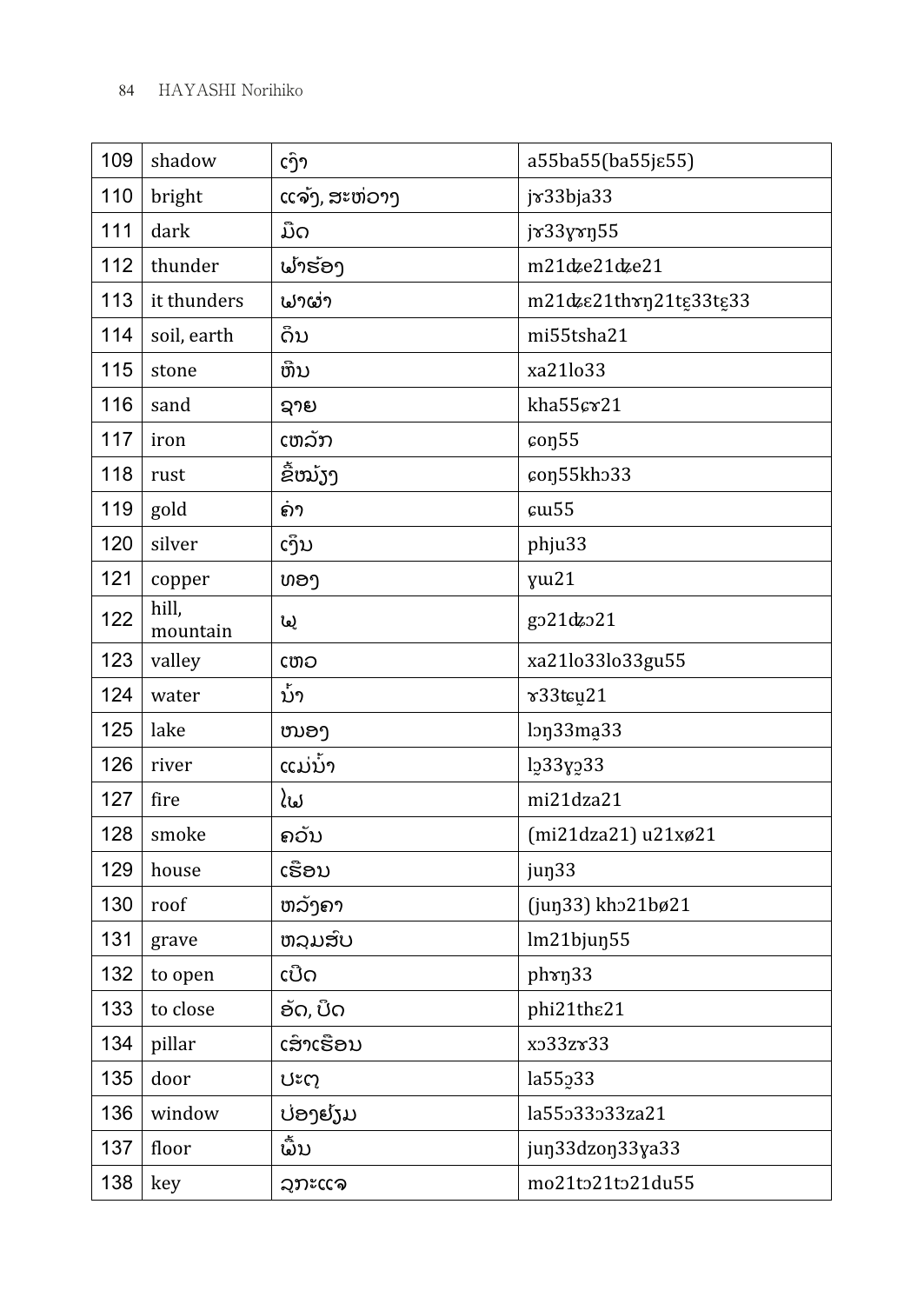| 139 | mat                | ສາດ          | ya33la33                                      |
|-----|--------------------|--------------|-----------------------------------------------|
| 140 | covering           | (ເຄື່ອງຄຸມ)  | a55bw33                                       |
| 141 | pillow             | ໝອນ          | u21gm21pha55si21                              |
| 142 | mosquito net       | ມັງ          | $b$ $x33kha33$                                |
| 143 | table              | ໂຕະ          | dzo21xa33xo21dze33,<br>a55bo55xo21dzε33       |
| 144 | chair              | ຕັ່ງອື້      | nvn55dzg33, nvn55go21,<br>nxn55bo21           |
| 145 | to sweep           | ປັດ          | ja21phjo55 ja21 <sup>20</sup>                 |
| 146 | to splash<br>water | ສາດ          | v33tcu21 x221dzg33                            |
| 147 | knife              | ມີດ          | mi21tchε33dzi33ba21,<br>mi21tche33tho21tchø21 |
| 148 | sword              | ດາບ, ງ້າວ    | mi21tche33tho33ma33                           |
| 149 | sickle             | ກ່ຽວ         | jg33xo21                                      |
| 150 | to cut             | ຕັດ, ປາດ     | lu33tsg33, jg21pa33, jg21tsg33                |
| 151 | nail               | ຕະປ          | con55tche33                                   |
| 152 | ladder             | ຂັ້ນໄດ       | dzo21dzm33                                    |
| 153 | basket             | ກະຕ່າ        | xa21kha33, kha21thu55, etc                    |
| 154 | rope               | ເຊືອກ        | a33tca21                                      |
| 155 | stick              | ໄມ້ຄ້ອນເທົ້າ | g221jø21                                      |
| 156 | tail               | ຫາງ          | do21mi21                                      |
| 157 | horn               | ເຂົາ         | u21tchy55                                     |
| 158 | wing               | ປີກ          | a21dxn55                                      |
| 159 | tiger              | ເສືອ         | xa21la21                                      |
| 160 | elephant           | ຊັາງ         | ja33ma33                                      |
| 161 | mouse              | ໜູ           | xo21tca21                                     |
| 162 | bird               | ນົກ          | a33dzi33                                      |
| 163 | to fly             | ບິນ          | y <sub>0</sub> 33                             |
| 164 | egg                | ໄຂ່          | ya33u33                                       |
| 165 | to lay eggs        | ອອກໄຂ່       | ya33u33 kha33                                 |
| 166 | sparrow            | ນົກຈອກ       | xa21dza55                                     |

 $\overline{a}$  $^{20}$  /ja21phjo55/ means 'bloom', hence the verb root for 'to sweep' is /ja21/.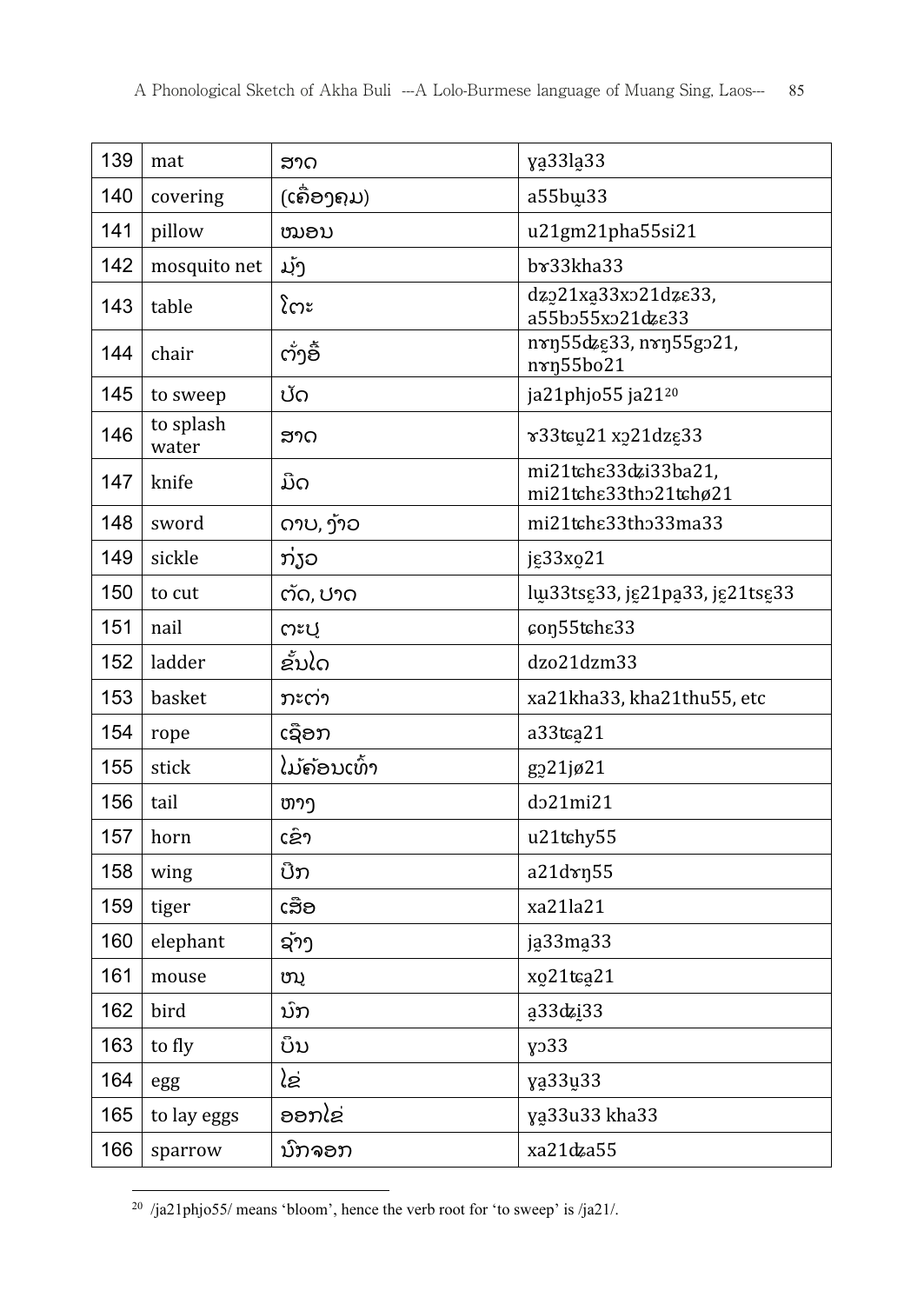| 167 | crow      | ກາ         | o21a21               |
|-----|-----------|------------|----------------------|
| 168 | hawk      | ແຫລວ       | xa21dz $\epsilon$ 55 |
| 169 | peacock   | ນົກຍຸງ     | cm55dø21             |
| 170 | buffalo   | ຄວາຍ       | a21no21              |
| 171 | cat       | ແມວ        | a55mi55              |
| 172 | beef      | ຊື່ນງົວ    | mo33ne33ca21dzi33    |
| 173 | pig       | ໝູ         | ą21yą21              |
| 174 | pork      | ຊົ້ນໝຸ     | a21ya21ca21dzi33     |
| 175 | monkey    | ລີງ        | ą33mjo21             |
| 176 | horse     | ມັາ        | $m\gamma$ n21        |
| 177 | rabbit    | ກະຕ່າຍ     | xo33                 |
| 178 | bear      | ໝີ່        | xa21xm55             |
| 179 | dog       | ໝາ         | a21khw21             |
| 180 | to bark   | ເຫົ່າ      | a21khw21tsg21        |
| 181 | goat      | ແບ້        | tci21me21            |
| 182 | cattle    | ງົວ        | mo33ne33             |
| 183 | chicken   | ຊີນໄກ່     | ya33tci33ca21dzi33   |
| 184 | duck      | ເບັດ       | 233a33 <sup>21</sup> |
| 185 | bee       | ແມ່ເຜົ້ງ   | ya21bja21bja21ma33   |
| 186 | fly       | ແມງວັນ     | bw21sa33a21ma33      |
| 187 | mosquito  | ຍຸງ        | a21tcha55tcha55go21  |
| 188 | spider    | ແມງມຸມ     | a33phja33la21ka33    |
| 189 | maggot    | ໂຕໜອນ      | lu33thrn21           |
| 190 | ant       | ມົດ        | ą33xo33              |
| 191 | butterfly | ແມງກະເບື້ອ | a33lu33              |
| 192 | cicada    | ແມງຈັກຈັ່ນ | a21dzε21             |
| 193 | earthworm | ຂໍ້ກະເດືອນ | bu21dzy33            |

<sup>21</sup> The word for 'duck' in my field note is  $/233a33/$ , which tonally differs from the word for 'crow' /ɔ̰21a̰21/ (#167). Both of them are derived from onomatopoeic words, though 'duck' and 'crow' are described as /pi55pi55/ and /<u>o</u>11a55/, respectively, in Ko-Puli by Kingsada and Shintani (1999: 240).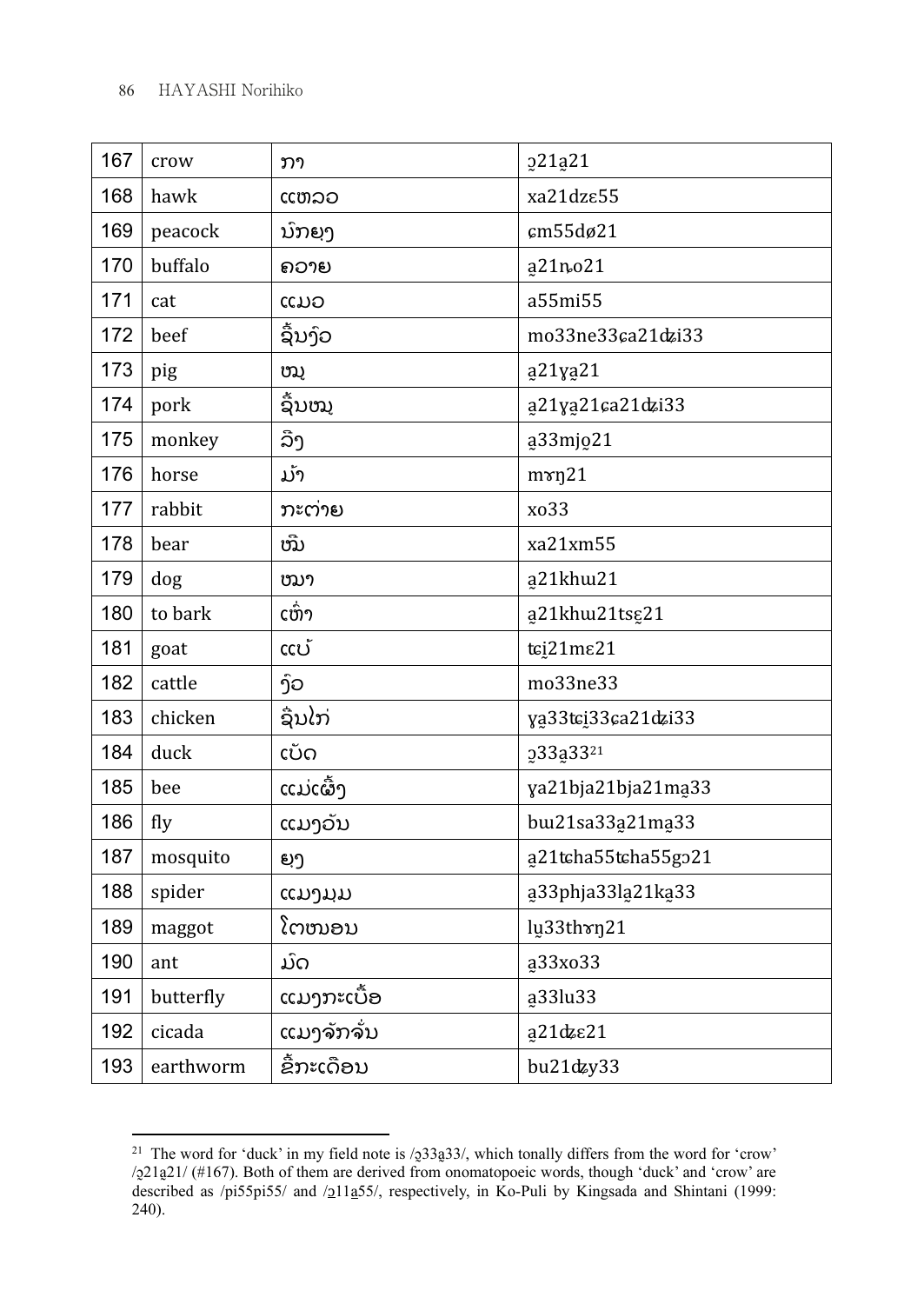| 194 | centipede             | ຂໍ້ເຂັບ             | a21ma21tchi55ce55                                |
|-----|-----------------------|---------------------|--------------------------------------------------|
| 195 | snake                 | Ĵ                   | a33lo33(ma33)                                    |
| 196 | gecko                 | ຈີຈງມ               | a21jε33ma55bjε33,<br>m255bj $\epsilon$ 33a21ma33 |
| 197 | fish                  | ປາ                  | na21ca21                                         |
| 198 | shrimp                | ກັງ                 | ni33brn33tchi55xo21                              |
| 199 | crab                  | ກະປູ                | a33kha21                                         |
| 200 | frog                  | ກົບ, ຂຽດ            | xa21pha21, xa21pha33tca21                        |
| 201 | eel                   | ອງນ                 | de33sø33                                         |
| 202 | turtle                | ເຕົ່າ               | bø21ku33                                         |
| 203 | to fish with a<br>rod | ຕຶກປາ               | na21dzy21dzv21                                   |
| 204 | to hunt               | ລ່າເນື້ອ,<br>ລ່າສັດ | ca21dzo21the33                                   |
| 205 | to shoot              | ຍິງ                 | $(ni)21b$ r33) $b$ r33                           |
| 206 | musket                | ບືນສັ້ນ, ບືນໃຫຍ່    | mi21br33jr33dr33,<br>mi21bv33jv33man55           |
| 207 | to kill               | ຂັ້າ                | se <sub>21</sub>                                 |
| 208 | seed                  | ແກ່ນ, ເມັດ          | a55nxn33                                         |
| 209 | to seed               | ເອົາແກ່ນອອກ         | a55nxn33ju55do33                                 |
| 210 | sprout                | ໜ                   | a33by21                                          |
| 211 | stem                  | ກ້ານ                | a55pa21pa21khvn21                                |
| 212 | tree                  | ຕົ້ນໄມ້             | a33b <sub>33</sub>                               |
| 213 | leaf                  | ໃບ                  | a55pa <sub>21</sub>                              |
| 214 | trunk                 | ລ່າຕົ້ນ             | a33bo33jx21do33                                  |
| 215 | root                  | ຮາກ                 | du21tchi55                                       |
| 216 | grass                 | ຫຍັາ                | ja55mo21                                         |
| 217 | to grow               | ເຕີບໃຫຍ່            | jo33xx21xx21i55                                  |
| 218 | to wither             | ຫ່ງວແຫ້ງ, ຮ່ອງໂຮຍ   | jo33gy21gy21i55                                  |
| 219 | flower                | ດອກໄມ້              | a55jg33                                          |
| 220 | to bloom              | ບານ                 | a55jg33 phe33la55                                |
| 221 | poppy                 | ດອກຝັ່ນ             | je21je33a55jg33                                  |
| 222 | thorn                 | ໜາມ                 | a21yvn33                                         |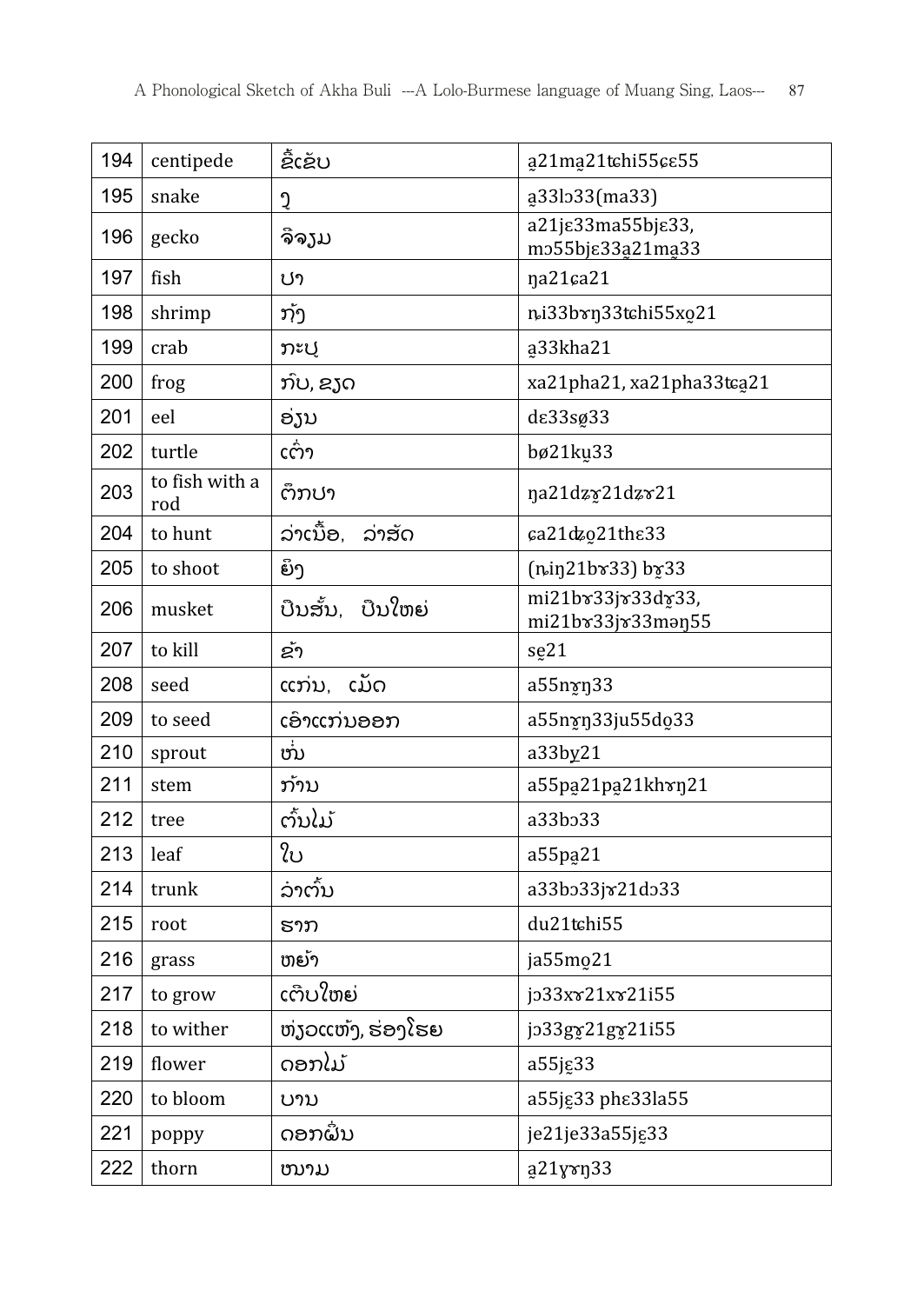| 223 | bean            | ໝາກຖົ່ວ             | a55bg33                            |
|-----|-----------------|---------------------|------------------------------------|
| 224 | bamboo          | ໄມ້ໄຜ່              | ma33sa21                           |
| 225 | bamboo<br>shoot | ໜ່ໄມ້               | ma33sa21a55by21                    |
| 226 | mushroom        | ເຫັດ                | a33xm55                            |
| 227 | paddy plant     | ຕົ້ນເຂົ້າ           | tche55tche55bo55                   |
| 228 | rice            | ເຂົ້າ               | xo21, tche55                       |
| 229 | corn            | ເຂົ້າໂພດ, ເຂົ້າສາລີ | a55du33                            |
| 230 | wax gourd       | ໝາກເຕົ້າ            | (u21dzu21)u55phu21                 |
| 231 | cucumber        | ໝາກແຕງ              | ci21xo21                           |
| 232 | bitter melon    | ຝັກຂົມ              | ci21xo21xa21 <sup>22</sup>         |
| 233 | pumpkin         | ໝາກອື               | ma55dg33                           |
| 234 | eggplant        | ໝາກເຂືອ             | ma55xw33                           |
| 235 | tomato          | ໝາກເລັ່ນ            | p21mv33lv33                        |
| 236 | papaya          | ໝາກຫ່າ              | tchi55dzxn55na33bg33               |
| 237 | sesame          | ໝາກງາ               | nun21ci21~nm21ci21                 |
| 238 | peanut          | ໝາກຖົວດຶນ           | nxn33phon21,<br>la21bx21nx33phxn21 |
| 239 | ginger          | ຫົວຂຶ້ງ             | tsho21tsw21                        |
| 240 | fruit           | ໝາກໄມ້              | a55ci21                            |
| 241 | banana          | ໝາກກ້ວຍ             | na33bg33                           |
| 242 | mango           | ໝາກມ່ວງ             | dzi55221(a55ci21)                  |
| 243 | orange          | ໝາກກັງງ             | ci21lg33                           |
| 244 | mangosteen      | ໝາກມັງກຸດ           |                                    |
| 245 | tamarind        | ໝາກກັງງ             | ci21tcha21ma55kha55                |
| 246 | hogplums        | ໝາກກອກ              | phe33lo21a33ci21                   |
| 247 | jackfruits      | ໝາກມື້              | ma55mi21                           |
| 248 | sugar cane      | ຕົ້ນອ້ອຍ            | pho21tchø55                        |
| 249 | betel nut       | ໝາກຂັງວ             | dza21dza21a33ci21                  |
| 250 | to plant        | ປູກ                 | kha33                              |

<sup>&</sup>lt;sup>22</sup> The syllable of this word /xa21/ can be construed as 'bitter'.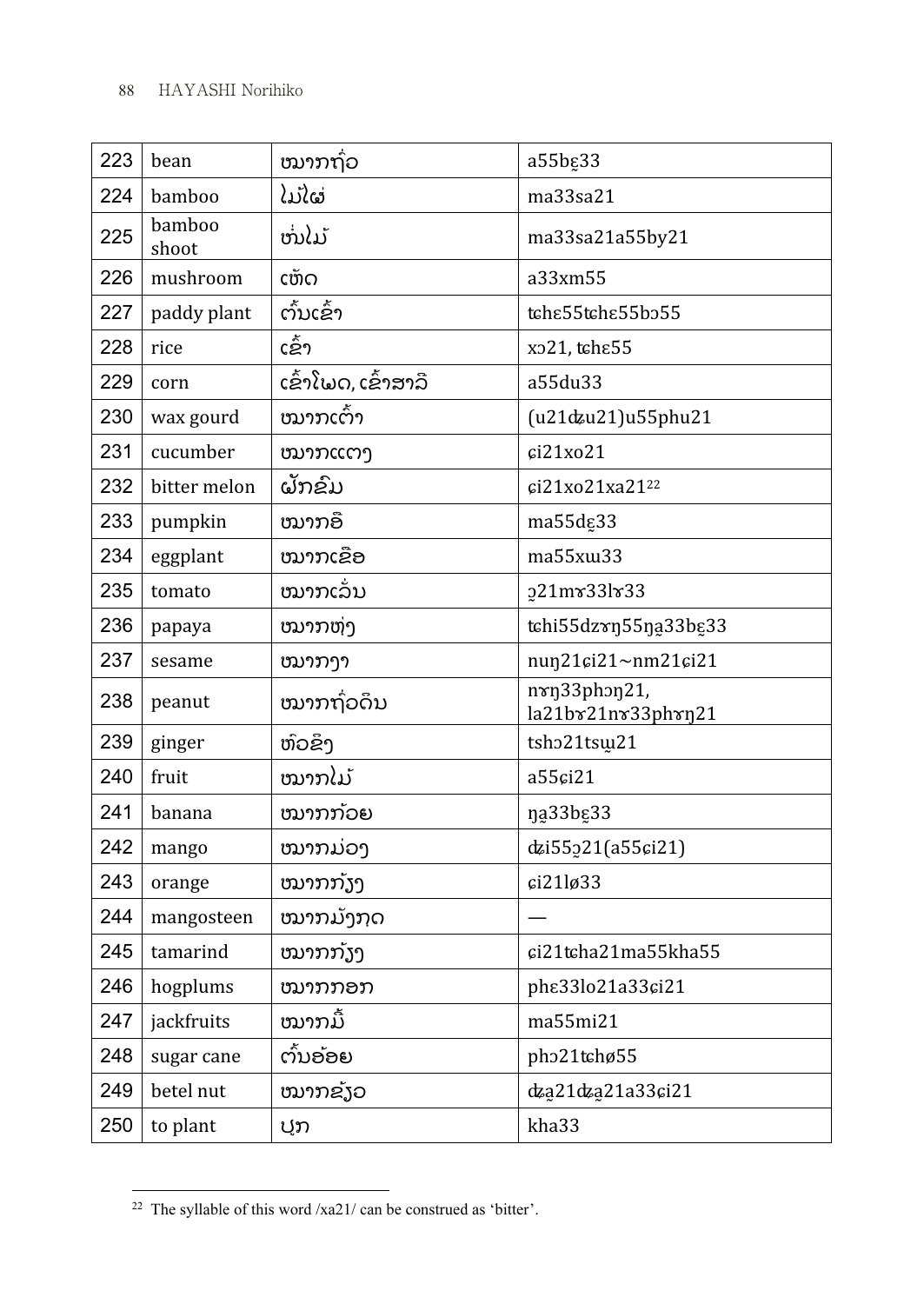| 251 | plow                  | ໄຖ                  | tshe21                                   |
|-----|-----------------------|---------------------|------------------------------------------|
| 252 | irrigated<br>field    | ນາ                  | de33ma33, de33ja55                       |
| 253 | upland field          | ໄຮ່                 | dxn33ta21, dxn33ja33                     |
| 254 | oil                   | ນ້າມັນ              | ya21tshi55 [pig's oil]                   |
| 255 | salt                  | ເກືອ                | tsha21dx21                               |
| 256 | sugar                 | ນ້າຕານ              | nam21ta33 (< L.), pho21tca21             |
| 257 | chilli                | ໝາກເຜັດ             | la21phi55                                |
| 258 | tea                   | ຊາ                  | lo55bo21                                 |
| 259 | wine                  | ເຫລົ້າ              | dzi55ba21                                |
| 260 | cigarette/<br>tobacco | ຢາສບ, ຢາເຮັ້ນ       | ja55x221, ja55x221xa33                   |
| 261 | to cook rice          | ຫງເຂົ້າ             | xo21 m5523                               |
| 262 | firewood              | ພື້ນ                | mi21dza21                                |
| 263 | pot                   | ໜ້                  | mo21sv55, gv21phan55                     |
| 264 | to boil               | ຕັ້ມ                | pu21                                     |
| 265 | to roast              | ປີ້ງ                | pui <sub>33</sub>                        |
| 266 | cloth                 | ເຄື່ອງນຸ່ງ          | phe55xxn21mi21tche55,<br>mjo21tshø21     |
| 267 | to sew                | ຫຍຶບ                | mjo21tshø33gu21                          |
| 268 | needle                | ເຂັມ                | ą21y221                                  |
| 269 | thread                | ເສັ້ນດ້າຍ           | sa21khxn55                               |
| 270 | to knit               | ຖັກ                 | a33jg33tso33                             |
| 271 | to dye                | ຍ້ອມ                | sa33pha55 pu21                           |
| 272 | to wash<br>clothes    | ຊັກ                 | lg21tshi21                               |
| 273 | to sun<br>clothes     | ຕາກ, ແຫ້ງ, ຕາກແດດ   | yv33lo21, lo21yv33,<br>u21tsha55yx55lo33 |
| 274 | clothes               | ເສື້ອຜ້າ, ເຄື່ອງນຸງ | phe55xxn21                               |
| 275 | hat                   | ໝວກ                 | u21xo33                                  |
| 276 | button                | ກະດຸມ               | phe55t221                                |
| 277 | shoes                 | ເກີບ                | se21n <sub>2</sub> 33                    |

 $\overline{a}$ /xo21/ and /m55/ in this phrase are construed as 'meal' and 'to make', respectively.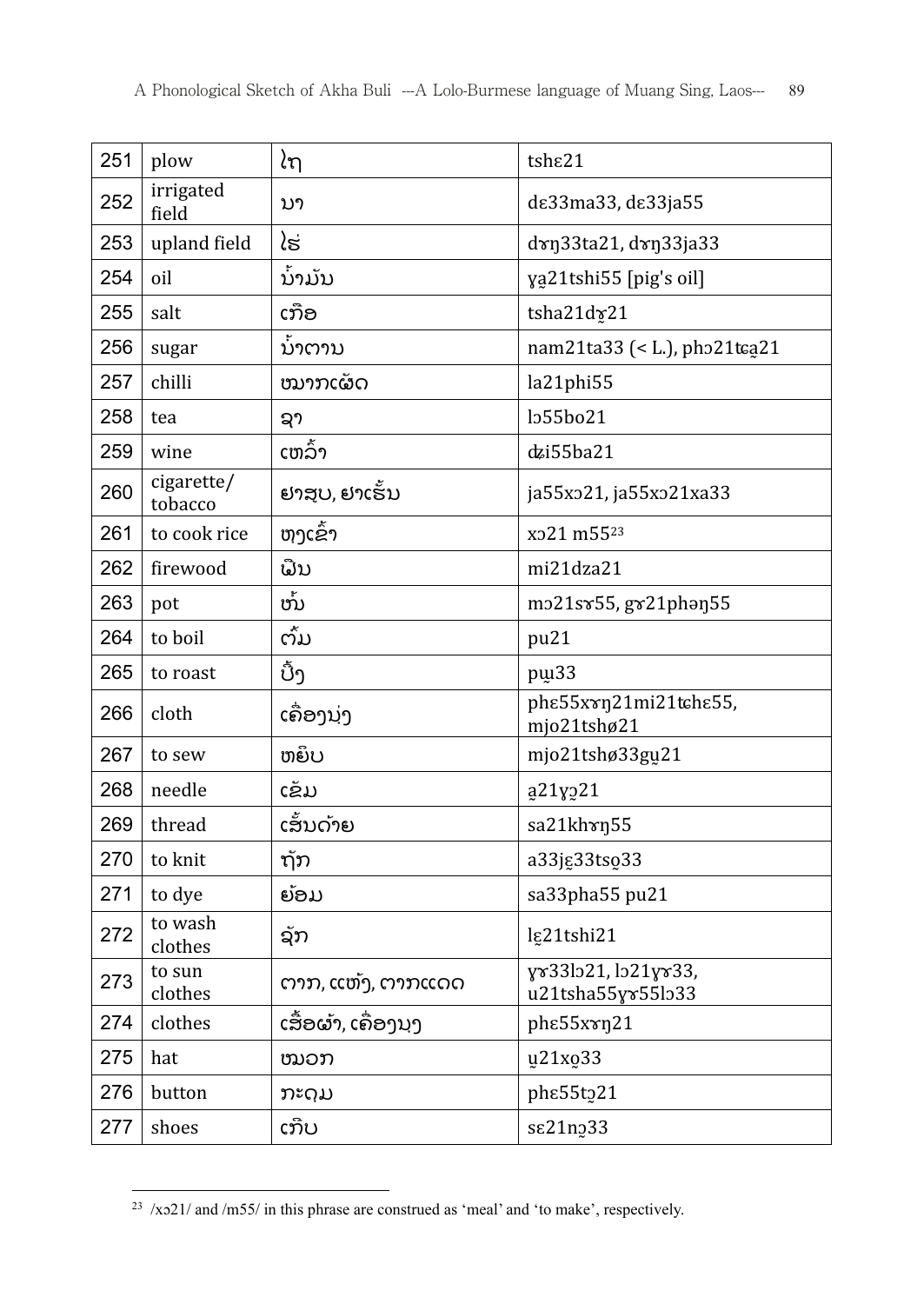| 278 | to make                 | ເຮັດ          | m55mjo21m55                                    |
|-----|-------------------------|---------------|------------------------------------------------|
| 279 | to break                | ແຕກ           | j233pa33                                       |
| 280 | to wear                 | ນຸ່ງ          | dm33                                           |
| 281 | to undress              | ແກ້ຜ້າ, ບ້ານ  | lg33                                           |
| 282 | road                    | ຖະໜົນ         | ga55ma33                                       |
| 283 | village                 | ໝູ່ບ້ານ, ບ້ານ | phu33                                          |
| 284 | to carry on<br>the back | ເປັ           | phi33                                          |
| 285 | to buy                  | ຊໍ            | $x^33$                                         |
| 286 | to sell                 | ຂາຍ           | $\gamma$ n21                                   |
| 287 | to get                  | ໄດ້           | la33ya33                                       |
| 288 | to lose                 | ເຄືອງຫາຍ      | m55mjo21 pi21i55                               |
| 289 | market                  | ຕະຫລາດ        | ga <sub>33</sub>                               |
| 290 | money                   | ເງິນ          | $(su55ya21)$ phju55                            |
| 291 | rich                    | ຮັ່ງມື        | sm55mxn21a21ni55                               |
| 292 | poor                    | ທຸກຍາກ        | ji55ca21ji55tho33                              |
| 293 | to steal                | ລັກ           | sun55xø21xø21                                  |
| 294 | to speak                | ເວົ້າ, ປາກ    | ηε21, do21ηε21ηε21                             |
| 295 | to ask                  | ຖາມ, ຂ່       | do21na55na55xa21                               |
| 296 | to answer               | ຕອບ           | dza33me21                                      |
| 297 | to call                 | ເອັ້ນ         | khu55                                          |
| 298 | Buli<br>language        | ພາສາ∼         | bu33li21a21kha33x21khu55dze21                  |
| 299 | Lao language            | ພາສາລາວ       | la33o33x33do21                                 |
| 300 | Chinese<br>language     | ພາສາຈີນ       | la33br33r33do21                                |
| 301 | to write                | ຂຽນ           | $(s\texttt{x}21\texttt{y}a21)$ bo21            |
| 302 | to read                 | ອ່ານ          | $(s\gamma 21\gamma a21)\gamma\gamma 33$        |
| 303 | letter                  | ຈົດໝາຍ        | sv21ya21 ca55la21ŋa33,<br>sx21ya21 ca55i21na33 |
| 304 | book                    | ບັ້ມ          | sx21ya21 pa55dm21                              |
| 305 | paper                   | ເຈ້ຍ          | $s$ <sup>21</sup> ya21~so21ya21                |
| 306 | to stick                | ຕິດ           | $(d_{\xi}21)$ mj $\gamma$ n $21$               |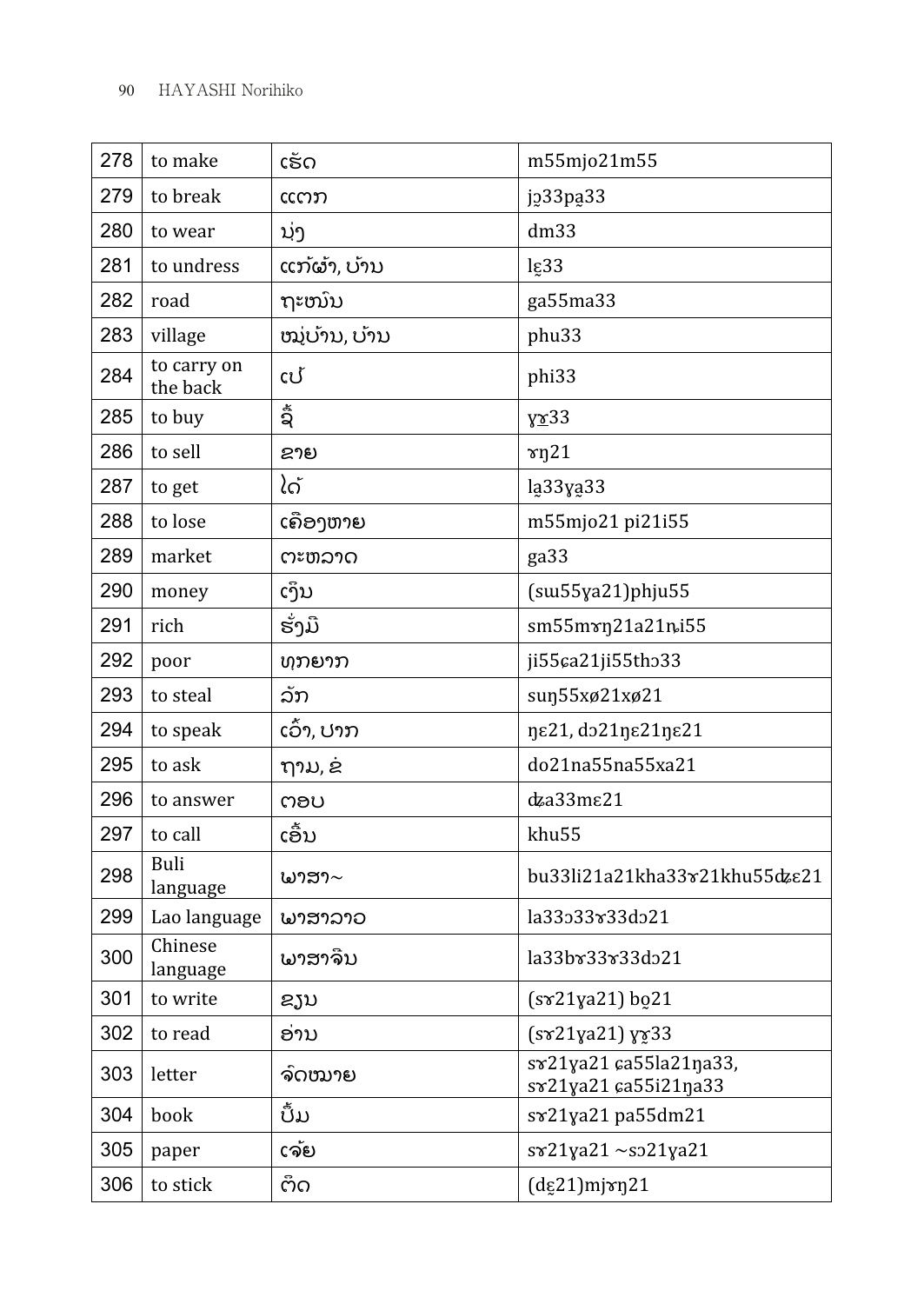| 307 | to play                   | ຫລື້ນ          | ya33i55                   |
|-----|---------------------------|----------------|---------------------------|
| 308 | story                     | ເລື່ອງ, ນິຍາຍ  | ga33dza21                 |
| 309 | to tell a story           | ເລົ່າເລື່ອງ    | ga33dza21 dza33           |
| 310 | song                      | ເພງ            | tcha55                    |
| 311 | to dance                  | ເຕັ້ມ          | ga33n & 33n & 33, tsh 21  |
| 312 | to win                    | ຊະນະ, ໄດ້ໄຊ    | ya21ma33                  |
| 313 | to lose a<br>game         | ແພ້, ເສຍ       | ma21ya21                  |
| 314 | to get tired              | ເມື່ອຍ         | ya21dø33dø33              |
| 315 | to rest                   | ພັກຜ່ອນ        | ya21na21na21              |
| 316 | to sleep                  | ນອນ            | ju21xa33                  |
| 317 | to dream                  | ຝັນ            | ju21ma33ma33              |
| 318 | to get up                 | ຕົນນອນ         | nø21la55                  |
| 319 | to die                    | ຕາຍ            | c133xa21                  |
| 320 | age                       | ອາຍຸ           | a33xo21                   |
| 321 | to be ill                 | ບໍ່ສະບາຍ, ບ່ວຍ | dzo55sa55ma21do33         |
| 322 | painful                   | ເຈັບປວດ        | jo33phi55jo33lon55(lon55) |
| 323 | to hiccough               | ສະເອົ          | w33tw21tw21               |
| 324 | to talk in<br>one's sleep | ເລື            | do21ŋɛ33ŋɛ33ma̯33ma̯33    |
| 325 | louse                     | ເຫົາ           | εε55mo55, khw21εε55       |
| 326 | medicine                  | ຢາ             | ją21ya21                  |
| 327 | bow                       | ຄົນທະນຸ        | da33pjv33                 |
| 328 | arrow                     | ລູກສອນ         | ka33mja21                 |
| 329 | name                      | ຊື່            | tsho33mjxn33              |
| 330 | father                    | ພໍ່            | a21da33                   |
| 331 | mother                    | ແມ່            | a21ma <sub>33</sub>       |
| 332 | husband                   | ຜົວ            | xa21dzi55                 |
| 333 | wife                      | ເມຍ            | mi21za21                  |
| 334 | son                       | ລຸກຊາຍ         | a21jo33                   |
| 335 | daughter                  | ລຸກສາວ         | a21bu33                   |
| 336 | child                     | ເດັກນ້ອຍ       | dza33dza21ti55            |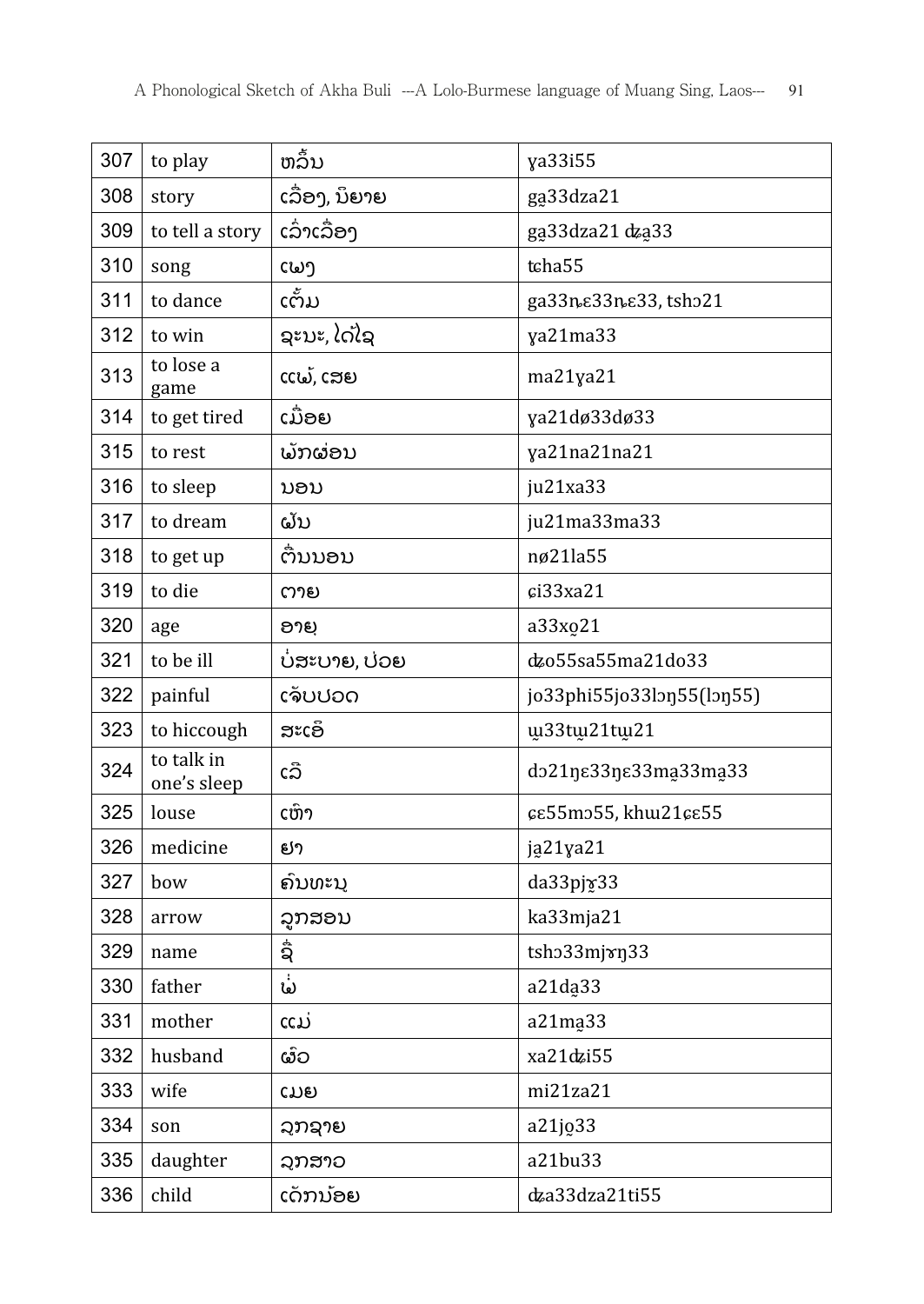| 337 | elder<br>brother    | ອ້າຍ             | a33g <sub>2</sub> 33                                  |
|-----|---------------------|------------------|-------------------------------------------------------|
| 338 | younger<br>brother  | ນ້ອງຊາຍ          | a21ni55                                               |
| 339 | elder sister        | ເອື້ອຍ           | a55jy21                                               |
| 340 | younger<br>sister   | ນ້ອງສາວ          | a21ni55                                               |
| 341 | grandfather         | ພໍ່ເຖົ້າ         | a21b <sub>255</sub>                                   |
| 342 | grandmother         | ແມ່ເຖົ້າ         | a21phi21                                              |
| 343 | grandchild          | ຫລານ             | ø21pha21                                              |
| 344 | uncle               | ລງ, ອາວ, ນ້າບ່າວ | da55da33, a21yo55, a21yø33,<br>ø55xa21                |
| 345 | aunt                | ປາ, ອາ, ນຳສາວ    | a21xo21, a21ni55, tchi55ma55                          |
| 346 | cousin              | ລຸກອຳຍລຸກນ້ອງ    | a21jx33za21, a21ni55za21                              |
| 347 | friend              | ໝູ່              | lo21gw33 [male], a21jɛ55 [female]                     |
| 348 | male/ man           | ຜູ້ຊາຍ           | a21jo33                                               |
| 349 | female/<br>woman    | ຜູ້ຍິງ, ແມ່ຍິງ   | a21bu55                                               |
| 350 | man/human<br>being  | ມະນຸດ, ຄົນ       | tsho55xa21                                            |
| 351 | Akha Buli<br>people | ຄົນ∼             | bu33li33a21kha21 x21tsh 55 xa21                       |
| 352 | Lao people          | ຄົນລາວ           | la33533 x 33 tsh 55 x a 21                            |
| 353 | Chinese<br>people   | ຄົນຈີນ           | la21by21 x33 tsho55xa21                               |
| 354 | doctor              | ໝ                | nai21mo33 ( <l.)< td=""></l.)<>                       |
| 355 | teacher             | ຄູ, ອາຈານ        | nai21khu21 ( <l.), a33tcan33<br="">(<b>L</b>.)</l.),> |
| 356 | shaman              | ໜຜີ              | tche55tshi21tchi33xo33                                |
| 357 | god, spirit         | ຜີ               | ne21                                                  |
| 358 | temple              | ວັດ              |                                                       |
| 359 | priest              | ພະ               |                                                       |
| 360 | to marry            | ແຕ່ງດອງ, ແຕ່ງ    | mi21za21cv21dvn21dza21                                |
| 361 | to meet with        | ພົບພ້            | xo33mo55                                              |
| 362 | to wait for         | ລ, ລຖ້າ          | $d_{2}$ 21                                            |
| 363 | to give to          | ໃຫ້              | bi21                                                  |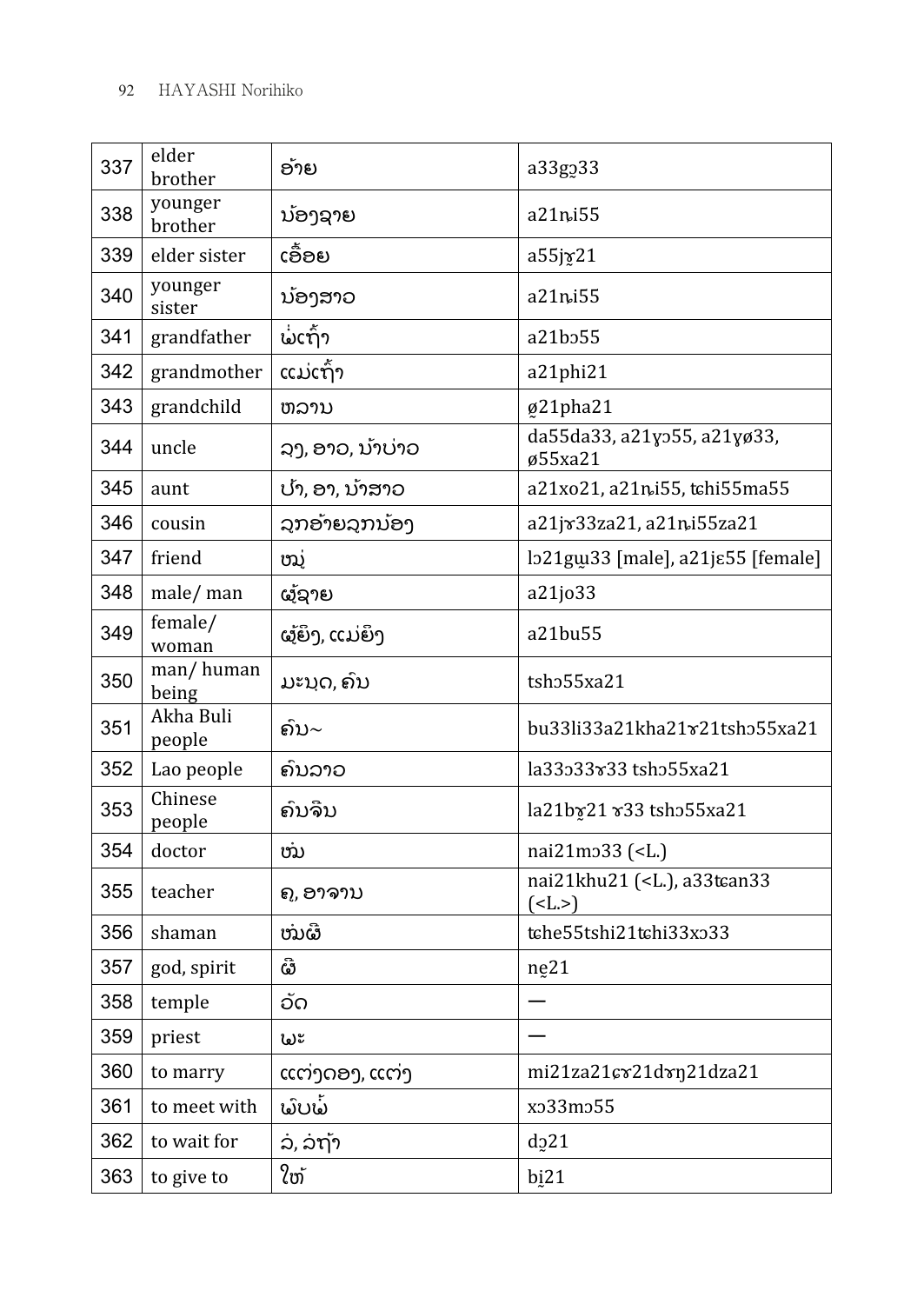| 364 | to use                      | ໃຊ້          | me21xe55 xe55                        |
|-----|-----------------------------|--------------|--------------------------------------|
| 365 | to look for                 | ຫາ, ຊອກ      | tcha55tcho33                         |
| 366 | to laugh                    | ຫົວ          | w <sub>55</sub>                      |
| 367 | to love                     | ຮັກ          | nø21ta21                             |
| 368 | to fear, to be<br>afraid of | ຢັານ         | gu21(la33)na21e33                    |
| 369 | to be<br>frightened         | ຕົນຕົກໃຈຢ້ານ | n x 33 ma 33 ga 33 kha 33 na 21 e 33 |
| 370 | to be<br>surprised          | ຕົກໃຈ        | nv33ma33ga33kha3324                  |
| 371 | to know                     | ಕ್ಕ          | ci21na33                             |
| 372 | to remember                 | ຈື່ຈາ, ລາລືກ | ng21du21tha21ma33                    |
| 373 | to forget                   | ລືມ          | ηε55( <i>η</i> .a33)                 |
| 374 | cold                        | ເຢັນ         | jo33ηε55(ηε55)                       |
| 375 | hot                         | ຮ້ອນ         | $j$ 33 $l$                           |
| 376 | hungry                      | ຫິວເຂົ້າ     | xo21mg21                             |
| 377 | thirsty                     | ຫິວນ້ໍາ      | v33tcu21mg21                         |
| 378 | drunk                       | ເມົາ         | jg21                                 |
| 379 | delicious                   | ແຊບ          | jo33khw55                            |
| 380 | sweet                       | ຫວານ         | jo33tchø55                           |
| 381 | sour                        | ສັ້ມ         | jo33tche55                           |
| 382 | pepper-hot                  | ເຜັດ         | la21phi55(phi55)                     |
| 383 | salty                       | ເຄັມ         | tsa21dy21 ta33                       |
| 384 | thing                       | ເຄື່ອງຂອງ    | mε21gγη21, m55mjo21                  |
| 385 | big                         | ໃຫຍ່         | jo33xx21                             |
| 386 | small                       | ນ້ອຍ         | jo33ni55                             |
| 387 | tall, high                  | ສູງ          | jx33go5525                           |
| 388 | low                         | ຕ່າ          | jo33yo33                             |

 <sup>24</sup> This Akha Buli phrase is literally construed as "the mind  $(\frac{ln33ma33}{)$  falls  $(\frac{log33kha33}{)$ ".

<sup>&</sup>lt;sup>25</sup> The citation form of Akha Buli adjectives in Laos consists of a prefix and a root. The adjective prefix is jo- or jr-, the latter of which may not be found in other Akha Buli varieties. As for the word 'tall', Kingsada and Shintani (1999: 247) describes /jɔ33go55/ in Ko-Puli of Phongsaly (Laos), and Lewis (1968: 334) states yaw go<sup>v</sup> (approximately /jɔɬ gol/) in Jeu g'oe<sub>v</sub> (Puli) of Kengtung (Burma/ Myanmar).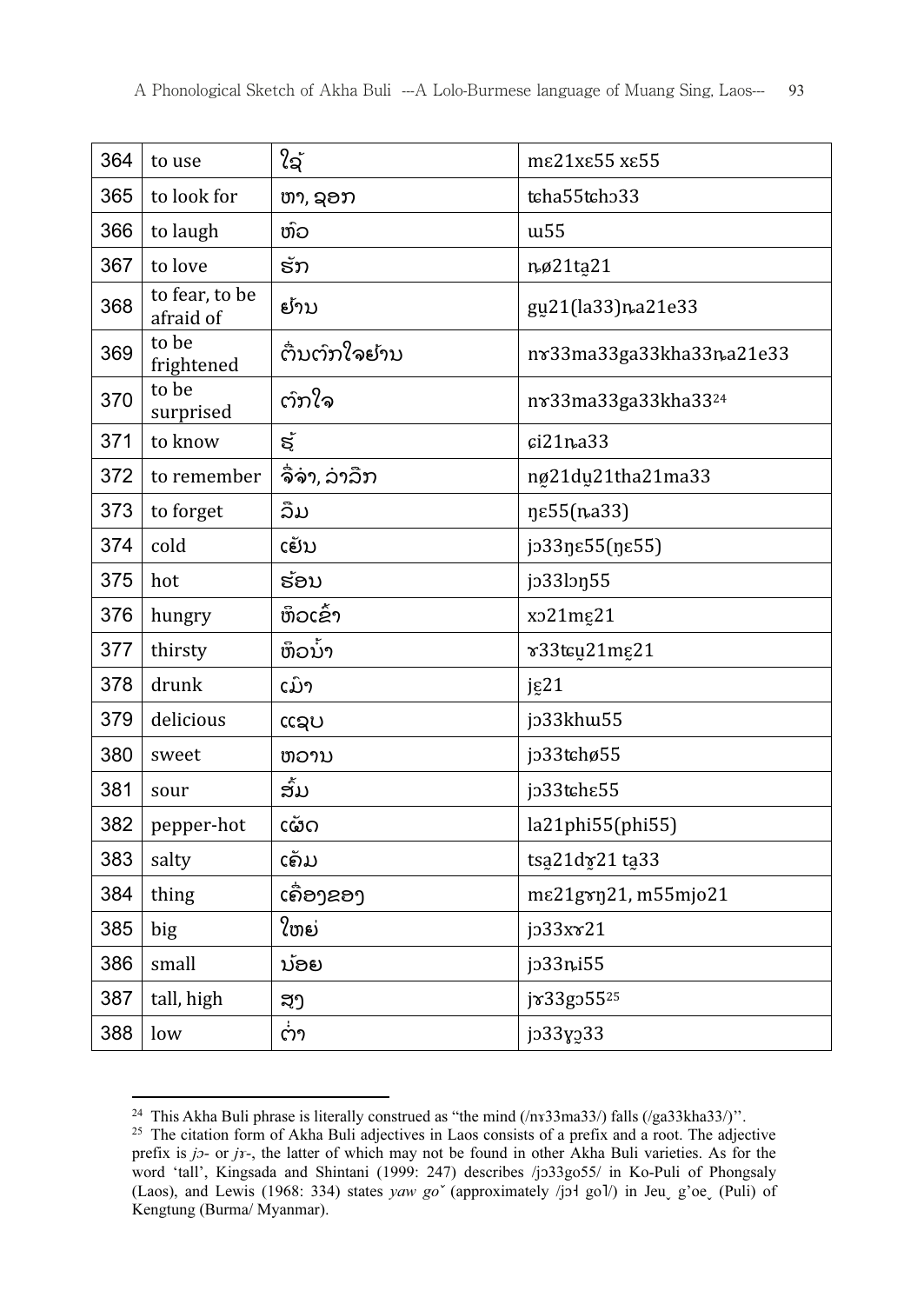| 389 | long         | ຍາວ         | jo33mxn55                        |
|-----|--------------|-------------|----------------------------------|
| 390 | short        | ສັ້ນ        | jo33nm55                         |
| 391 | broad, wide  | ກວ້າງ       | јэ33фе55                         |
| 392 | narrow       | ແຄບ         | jo33su21                         |
| 393 | thick        | ໜາ          | jo33thu55                        |
| 394 | thin         | ບາງ         | jv33ba21                         |
| 395 | deep         | ເລິກ        | jv33na21                         |
| 396 | shallow      | ຕົ້ນ        | ma21na21                         |
| 397 | smooth       | ຮາບຮຽງ, ຮຽບ | jx33sa55                         |
| 398 | rough        | ຫຍາບ        | jv33ne21                         |
| 399 | round        | ກົມ         | jx33lon33                        |
| 400 | sharp        | ຄົມ         | jv33ta33                         |
| 401 | dull         | ບແຫລມ       | ma21ta33, ma21tche33             |
| 402 | pointed      | ແຫລມ        | (jv33)tche33, jp33dp33, jp33jø33 |
| 403 | color        | ອື          | $si33$ ( <l.)< td=""></l.)<>     |
| 404 | red          | ແດງ         | jo33ne33                         |
| 405 | yellow       | ເຫລືອງ      | jo33cm55                         |
| 406 | blue         | ຟ້າ         | jo33phr55                        |
| 407 | white        | ຂາວ         | jo33ba33                         |
| 408 | black        | ດາ          | jo33na <sub>33</sub>             |
| 409 | green        | ຂຽວ         | jo33nø55                         |
| 410 | sound, noise | ສຽງ         | the55sa55                        |
| 411 | light        | ເບົາ        | jv33phja55                       |
| 412 | heavy        | ໜັກ         | jo33khon33                       |
| 413 | dry          | ແຫ້ງ        | jo33gw33                         |
| 414 | wet          | ປຽກ         | jo33ya21                         |
| 415 | soft         | ອ່ອນ        | jo33bję33                        |
| 416 | hard         | ແຂງ         | jo33yon55                        |
| 417 | full         | ເຕັມ        | bjxn33la55                       |
| 418 | new          | ໃໝ່         | jo33cm21                         |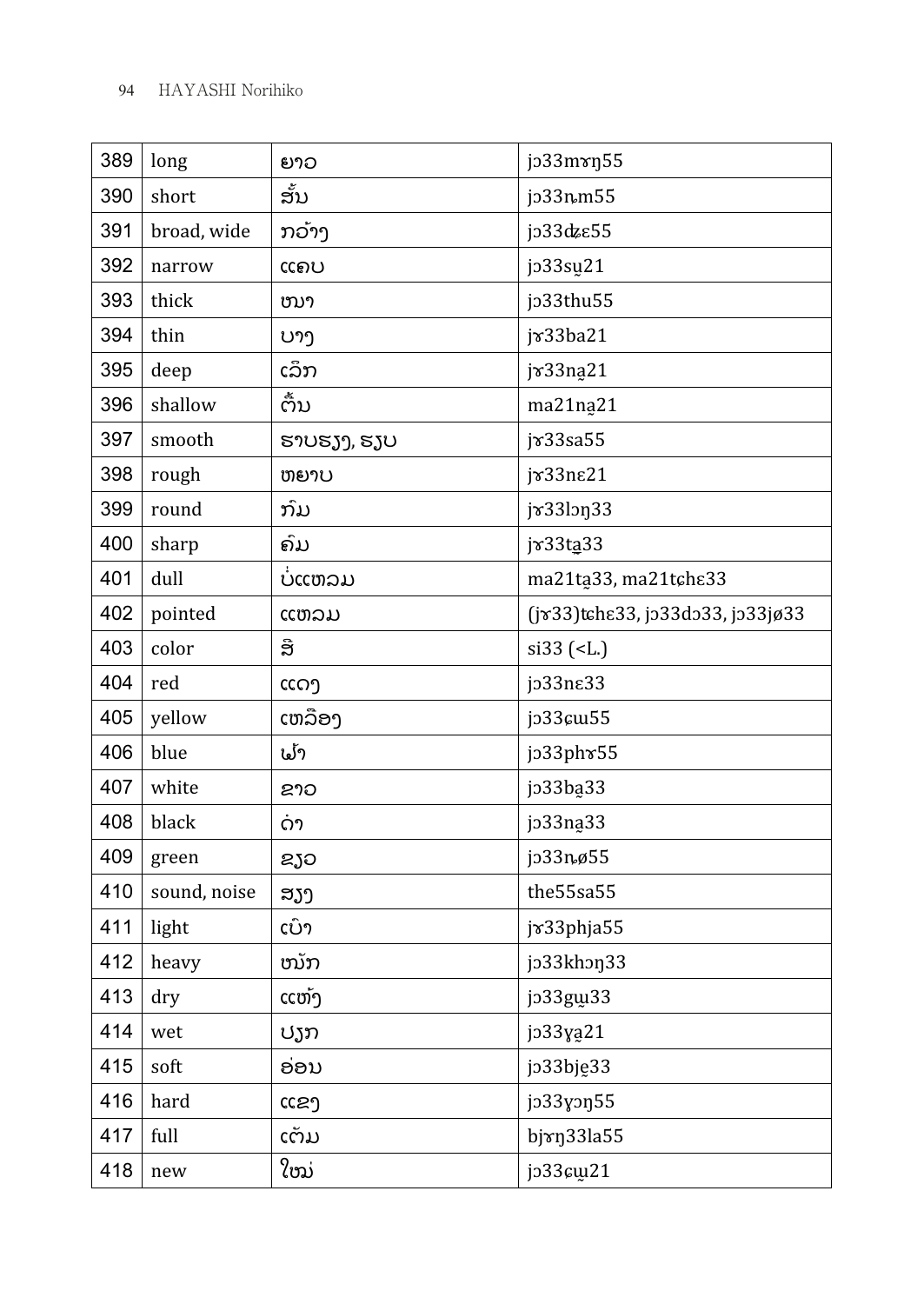| 419 | old          | ເກົ່າ       | jo33ø55                     |
|-----|--------------|-------------|-----------------------------|
| 420 | raw          | ຂອງດຶບ      | jv33dzm21                   |
| 421 | done, ripe   | ສຸກ         | jo33dza21                   |
| 422 | good         | ດີ          | jx33mw21                    |
| 423 | bad          | ບໍ່ດີ, ຊົ່ວ | ma21mw21                    |
| 424 | difficult    | ຍາກ         | jv33xa33                    |
| 425 | easy         | ງ່າຍ        | jv33y221                    |
| 426 | expensive    | ແພງ         | jo33phø21, a55phø21jo33xa55 |
| 427 | cheap        | ຖືກ         | ma21phø21                   |
| 428 | clean        | ສະອາດ       | jr33co55                    |
| 429 | dirty        | ເປື້ອນ      | $j\mathcal{B}33$ tca21      |
| 430 | gentle       | ໃຈດີ        | nv33ma33jv33mm21            |
| 431 | angry        | ຮ້າຍ        | nv33ma33ma21mw21            |
| 432 | happy, glad  | ມີຄວາມສຸກ   | nv33nø21jv33sa55            |
| 433 | ashamed      | ໜ້າອາຍ      | ca21do55bo33, ca21do55do55  |
| 434 | stupid       | ໂງ່         | a21dz221a21ka21             |
| 435 | clever       | ສະຫລາດ      | ma21dz221ma21ka21           |
| 436 | quick, fast  | ໄວ          | jv33kho55                   |
| 437 | slow         | ຊັາ         | ma21kho55, jv33ga33         |
| 438 | early        | ເຊົາ        | jo33na21                    |
| 439 | fat          | ອ້ວນ, ຕຸ້ຍ  | jv33tshu55                  |
| 440 | thin         | ຈອຍ         | jv33jg21                    |
| 441 | old of age   | ເຖົ້າ       | mo21i55                     |
| 442 | young of age | ໜຸ່ມ        | za21gu21                    |
| 443 | year         | ປີ          | a55xo21                     |
| 444 | this year    | ປີນີ້       | tsw33nvn33xo21              |
| 445 | last year    | ບີກາຍ       | mi55nxn33xo21               |
| 446 |              | ປີໜ້າ       | ng21ja21xo21                |
|     | next year    |             |                             |
| 447 | month        | ເດືອນ       | ba33la33                    |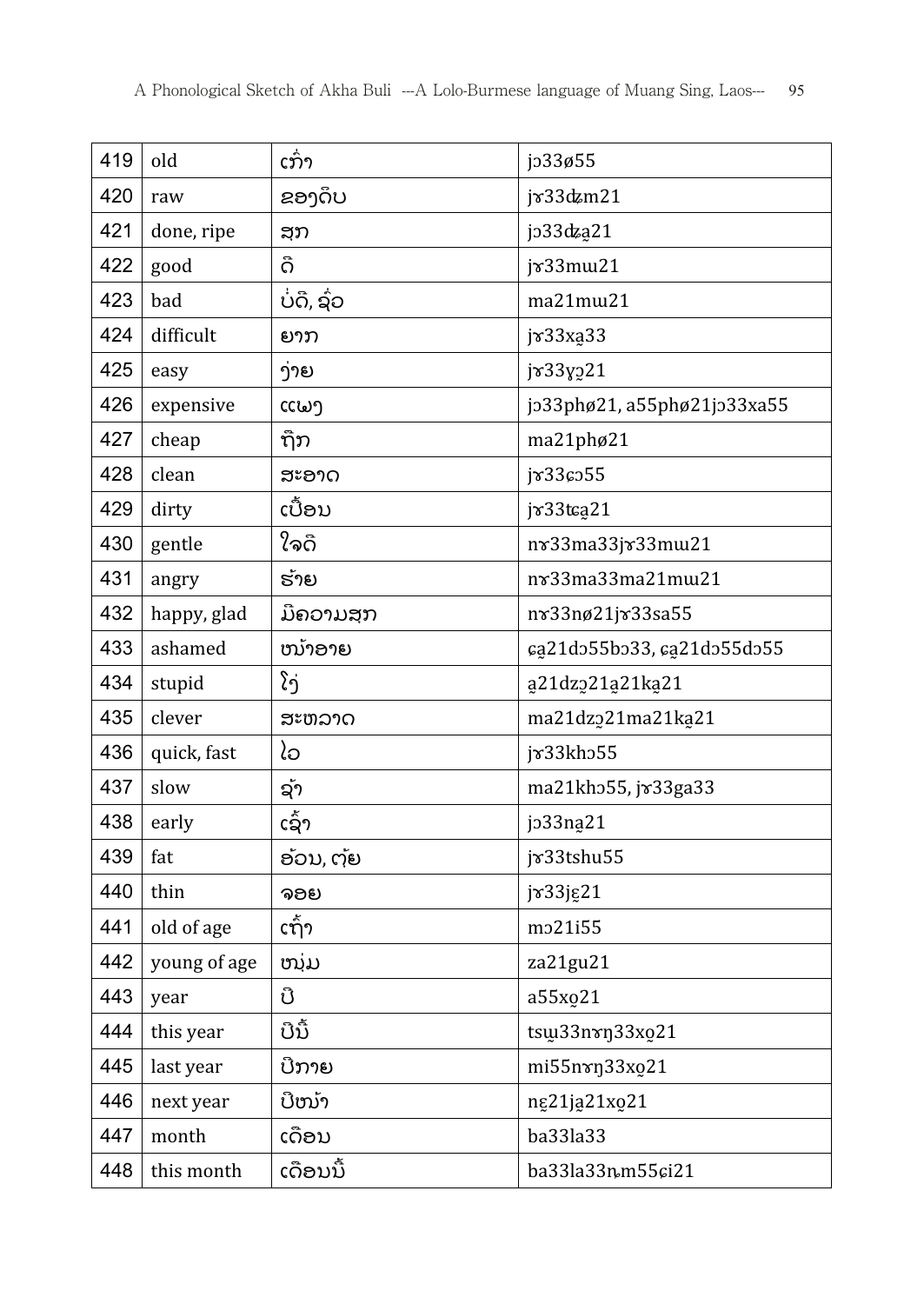| 449 | last month   | ເດືອນທີແລ້ວ             | ba33la33mi55nvn21ci21  |
|-----|--------------|-------------------------|------------------------|
| 450 | next month   | ເດືອນໜ້າ                | ba33la33a21kha55ci21   |
| 451 | now          | ດງວນີ້, ເວລານີ້, ຕອນນີ້ | nm33                   |
| 452 | today        | ມື້ນີ້                  | i21nvn33               |
| 453 | yesterday    | ມື້ວານ                  | mi55nxn33              |
| 454 | tomorrow     | ມື້ອື່ນ                 | nvn336021nvn33         |
| 455 | everyday     | ທຸກມື້                  | a21jo21nvn33a21jo21    |
| 456 | morning      | ຕອນເຊົ້າ                | u21co21jv33na21        |
| 457 | noon         | ຕອນກາງເວັນ, ຕອນສວາຍ     | nxn33yxn55             |
| 458 | evening      | ຕອນແລງ                  | m21tci33tho33          |
| 459 | night        | ຕອນກາງຄືນ, ຕອນຄ່າ       | m21tci21               |
| 460 | rainy season | ລະດູຝົນ                 | je33yxn33jam21         |
| 461 | cold season  | ລະດໜາວ                  | tse21ga33jam21         |
| 462 | above        | ເທິງ                    | xo33ta33, a21ta33      |
| 463 | below        | ລຸ່ມ, ກ້ອງ              | a21233                 |
| 464 | inside       | ໄນ                      | $la21x\varnothing55$   |
| 465 | outside      | ນອກ                     | $la21n$ <sub>i55</sub> |
| 466 | front        | ທາງໜ້າ                  | mi21ci55pho55          |
| 467 | back         | ທາງຫລັງ                 | na55xxn33pho33         |
| 468 | north        | ທິດເໜືອ                 | a21ta33pho33           |
| 469 | south        | ທິດໄຕ້                  | a21233pho33            |
| 470 | east         | ທິດຕາເວັນອອກ            | nv55ma33do21la55pho33  |
| 471 | west         | ທິດຕາເວັນຕົກ            | nv55ma33ga33i55pho33   |
| 472 | far          | ໄກ                      | jr33mrn55kha21         |
| 473 | near         | ໃກ້, ມໍ່                | do21phε33              |
| 474 | to come      | ມາ                      | la55                   |
| 475 | to go        | ໄປ                      | i55                    |
| 476 | to return    | ກັບໄປ, ກັບມາ            | o21le55, o21la55       |
| 477 | to enter     | ເຂົ້າ                   | u55(la55)              |
| 478 | to exit      | ອອກ                     | do <sub>33</sub> (i55) |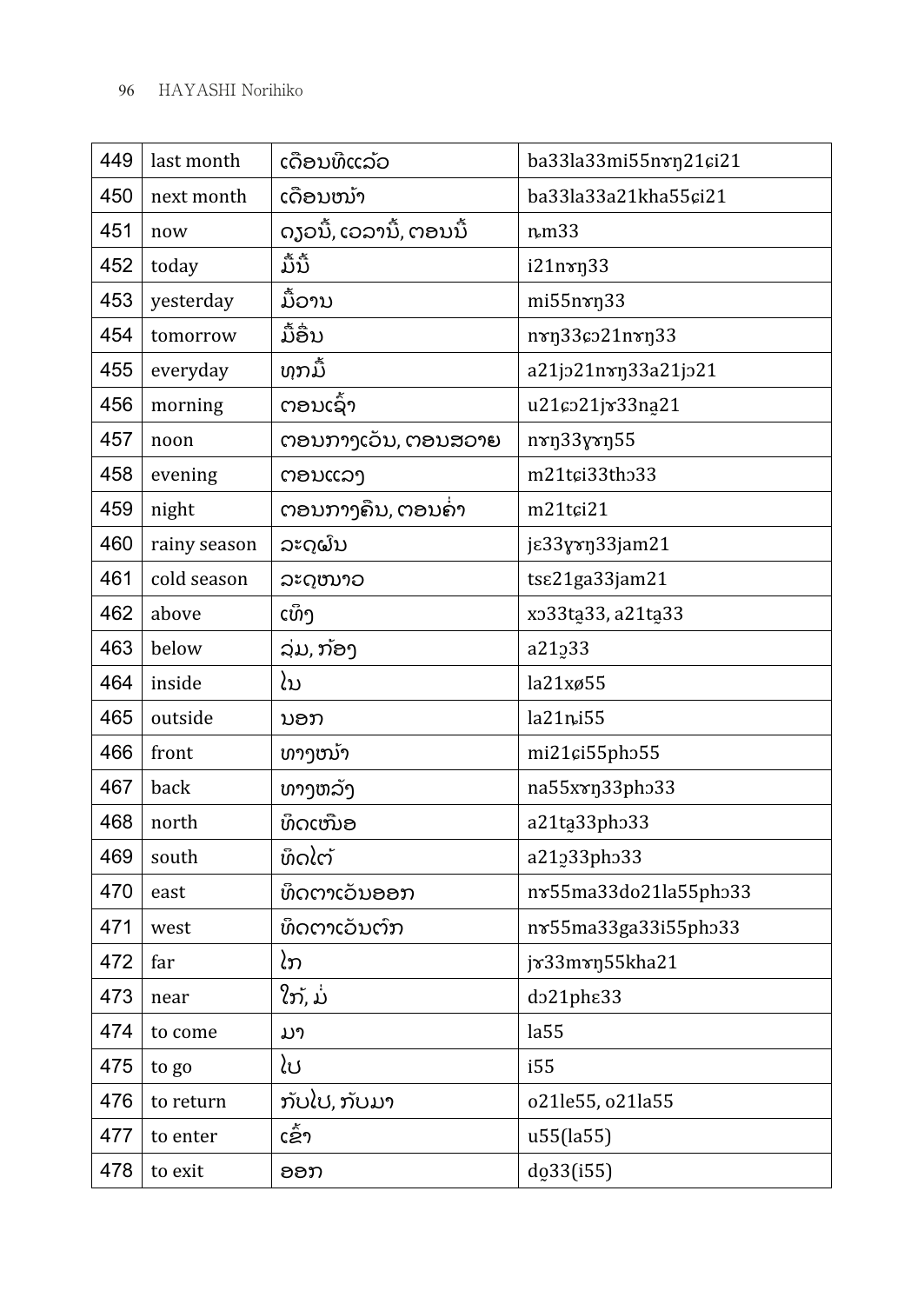| 479 | to climb, to<br>ascend     | ບືນ, ຂຶ້ນ          | po33, da33le55                                                                                          |
|-----|----------------------------|--------------------|---------------------------------------------------------------------------------------------------------|
| 480 | to descend                 | ລົງ                | da21kha55le55                                                                                           |
| 481 | to fall                    | ຕົກ                | ga33kha33                                                                                               |
| 482 | L                          | ຂ້ອຍ               | na55                                                                                                    |
| 483 | you, thou                  | ເຈົ້າ              | n <sub>255</sub>                                                                                        |
| 484 | he, she                    | ລາວ                | thr55ya21/ no55 <sup>26</sup>                                                                           |
| 485 | we                         | ພວກເຮົາ, ພວກຂ້ອຍ   | no55dx21ma21, na33ma21(EXCL)                                                                            |
| 486 | you, ye                    | ພວກເຈົ້າ           | nun33ma21                                                                                               |
| 487 | they                       | ພວກລາວ             | xø55bo21                                                                                                |
| 488 | who                        | ໃຜ                 | a21su33ya21                                                                                             |
| 489 | this                       | ອັນນີ້             | xγ33dzε21                                                                                               |
| 490 | that                       | ອັນນັ້ນ            | xø55dzε21                                                                                               |
| 491 | what                       | ຫຍັງ               | a21dzε21                                                                                                |
| 492 | where                      | ບ່ອນໃດ, ຢູ່ໄສ      | a21ga55(de55)                                                                                           |
| 493 | why                        | ເປັນຫຍັງ, ຍ້ອນຫຍັງ | a21dz $\varepsilon$ 21ŋa21                                                                              |
| 494 | very                       | $\sim$ ຫລາຍ        | jo33mw21mi55na33(very good)                                                                             |
| 495 | still                      | ຍັງບໍ່ທັນ $\sim$   | ma21dza21 r33 ci21 (I have not<br>eaten yet)                                                            |
| 496 | I am Akha<br>Buli.         | ຂ້ອຍແມ່ນ~          | na55 bu33li21 x21 a21kha21.                                                                             |
| 497 | I am not<br>Akha Buli.     | ຂ້ອຍບໍ່ແມ່ນ~       | na55 bu33li21 x21<br>a21kha21ma21ŋw55                                                                   |
| 498 | I have                     | ຂ້ອຍມີ $\sim$      | na55 za21 sm55ya21 dzo55ma55.<br>(I have three children),<br>na55 phju55 dza33 ma55.<br>(I have money.) |
| 499 | I came from<br>Vientiane.  | ຂ້ອຍມາແຕ່ວງງຈັນ    | na55 bien21tcan33 ne21 la53 x21<br>ma33.                                                                |
| 500 | I will go to<br>Vientiane. | ຂ່ອຍຊິໄປວຽງຈັນ     | na55 bien21tcan33 ls21 i55 ma55.                                                                        |

<sup>1</sup> <sup>26</sup>/thx55ya21/ literally means 'that person' (thx55 'that' +ya21 'classifier for human'). /nɔ55/<br>originally denotes second person singular but in Akha Buli natural conversation it can be used for originally denotes second person singular, but in Akha Buli natural conversation it can be used for third person singular as well. Kingsada and Shintani (1999: 251) describe /xɯ55ɣa11/ for 'he, she', which literally seems to mean 'this person'. This issue should be examined in later analyses.